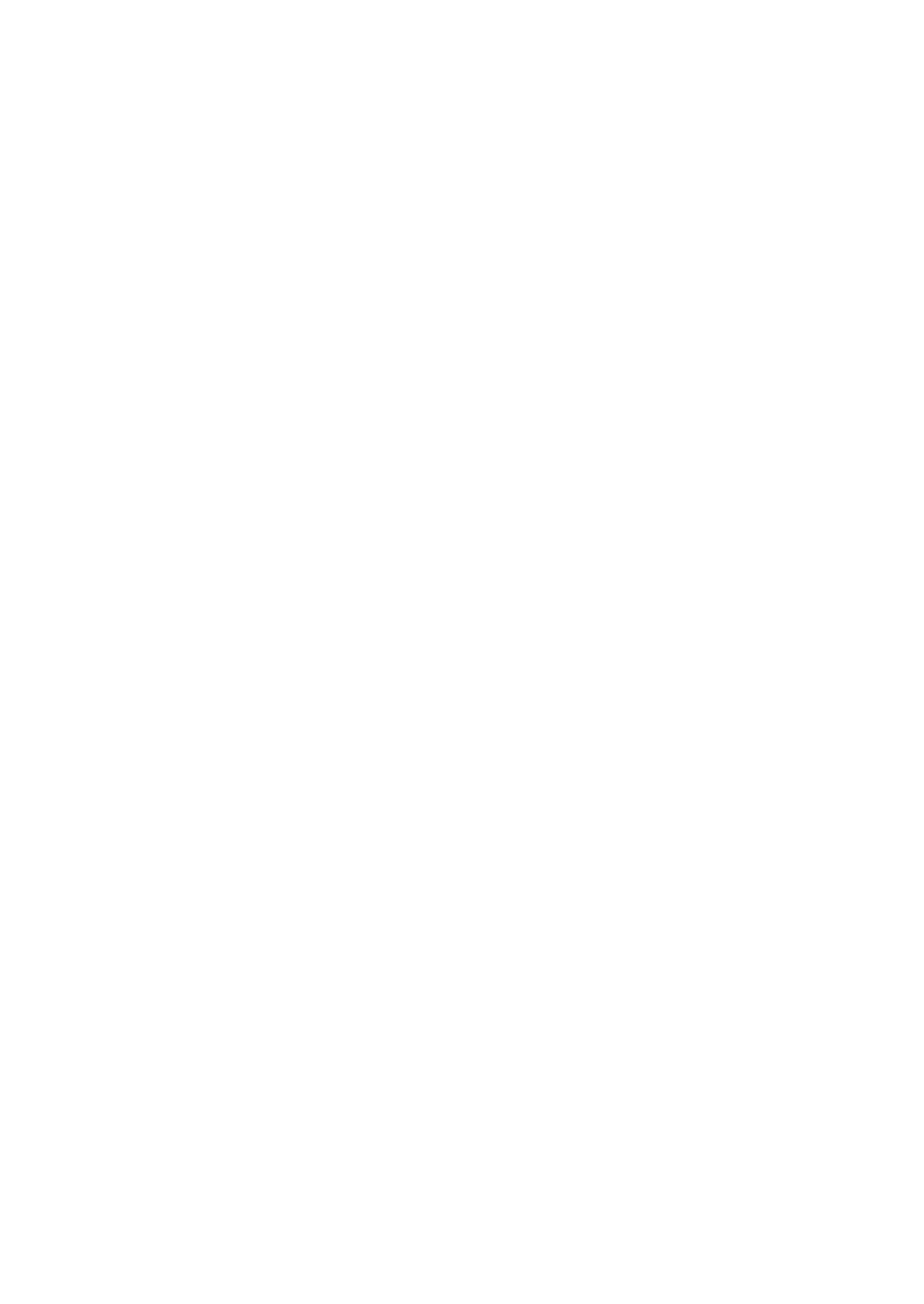# **Chapter 12**

## **Dirac quantization**

This Chapter is devoted to the Dirac definition of the geometric quantization of classical mechanical systems. In Sec. 12.1 we recall the notion of classical systems from Hamiltonian mechanics. The geometric quantization of such systems is defined in Sec. 12.2.

### **12.1 Classical systems**

We start from the definition of a classical (mechanical) system — an object to be quantized. A *classical (mechanical) system* is given by a pair (*M, A*), consisting of the *phase space M* of the system and the *algebra of observables (Hamiltonians) A*.

### **12.1.1 Phase spaces**

Mathematically, the *phase manifold M* is a smooth symplectic manifold of an even dimension 2*n*, provided with a symplectic 2-form *ω*. Locally, it is diffeomorphic (and, in fact, symplectomorphic) to the *standard model*  $M_0 := (\mathbb{R}^{2n}, \omega_0)$ , where  $\omega_0$ is the standard symplectic form on  $\mathbb{R}^{2n}$ . In the conventional coordinates  $(p_i, q_i)$ ,  $i = 1, \ldots, n$ , on  $\mathbb{R}^{2n}$  this form is given by the expression

$$
\omega_0 = \sum_{i=1}^n dp_i \wedge dq_i .
$$

The corresponding local coordinates  $(p_i, q_i)$ ,  $i = 1, \ldots, n$ , on *M*, in which the symplectic form  $\omega$  takes on the above standard form, are called *canonical*. The coordinates  $q_i$  are interpreted as physical "coordinates", while  $p_i$  correspond to physical "momenta".

The standard examples of phase spaces, apart from the standard model  $M_0 =$  $(\mathbb{R}^{2n}, \omega_0)$ , are given by the cotangent bundles and coadjoint orbits of Lie groups.

**Example 30** (cotangent bundles)**.** Denote by *M* the cotangent bundle *T<sup>∗</sup>N* of a smooth *n*-dimensional manifold *N*, called the *configuration space*. Local canonical coordinates  $(p_i, q_i)$  on *M* have the following meaning:  $q := (q_1, \ldots, q_n)$  are local coordinates on *N*, and  $p := (p_1, \ldots, p_n)$  are coordinates in the fibre  $T_qN$ . A symplectic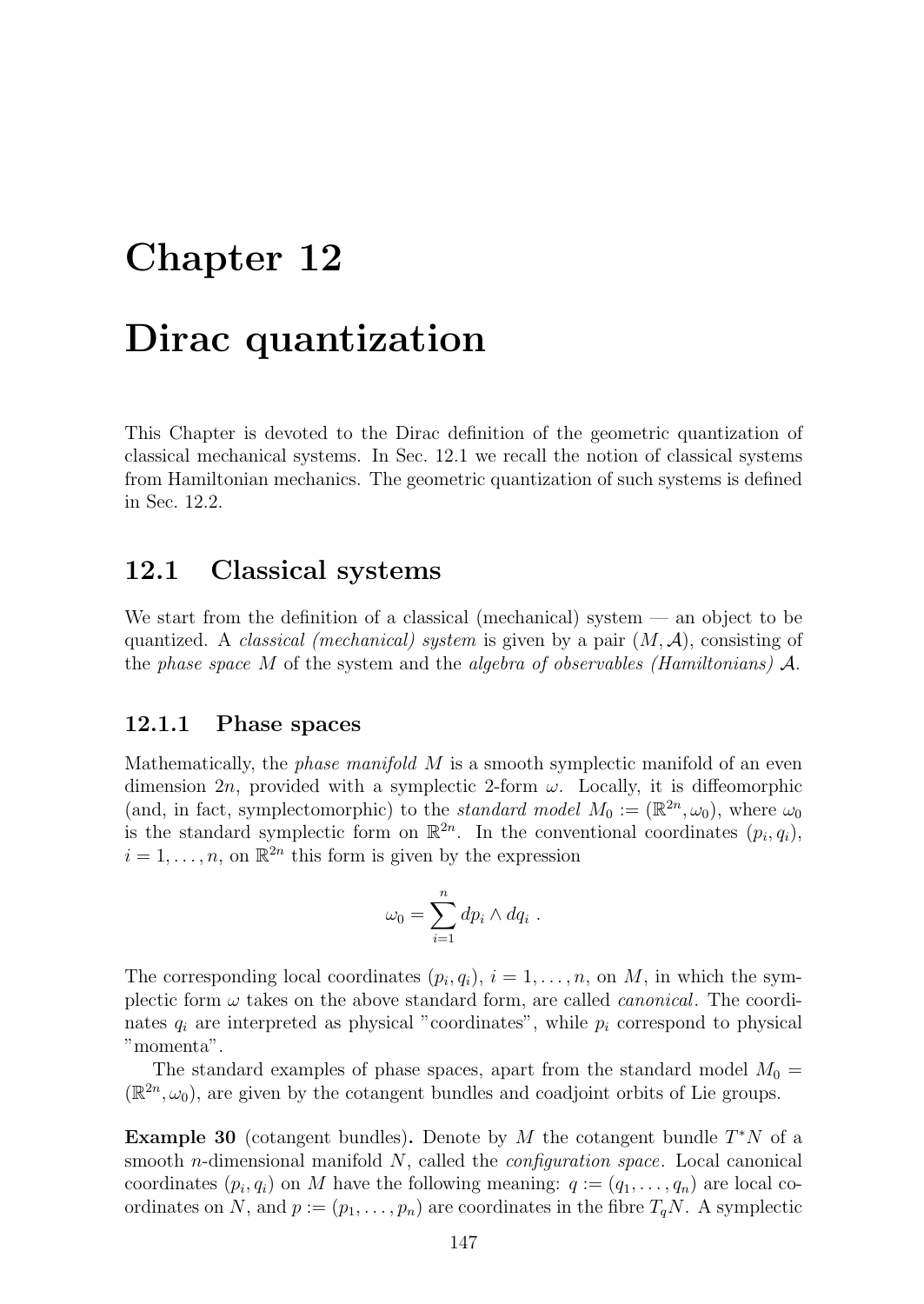2-form  $\omega$ , given in the introduced local coordinates by the standard formula

$$
\omega = \sum_{i=1}^n dp_i \wedge dq_i ,
$$

is a correctly defined (global) 2-form on  $M$ , as well as a 1-form  $\theta$ , given in local coordinates by the expression

$$
\theta = \sum_{i=1}^n p_i dq_i .
$$

It follows that  $\omega = d\theta$ , that is  $\omega$  in this case is exact. To show that  $\theta$  is a correctly defined (global) 1-form, we note that it can be also defined in an invariant way. Namely, for any  $p \in T_q^* N$  and any tangent vector  $\xi \in T_{(p,q)}(T^* N)$  it can be given by

$$
\theta(\xi)=p(\pi_*\xi)\;,
$$

where  $\pi_* : T(T^*N) \to TN$  is the map, tangent to the projection  $\pi : T^*N \to N$ .

**Example 31** (coadjoint orbits)**.** Consider the coadjoint representation of a Lie group *G* on the dual space  $\mathfrak{g}^*$  to the Lie algebra  $\mathfrak{g}$  of *G*. It is given by the formula

$$
K: G \longrightarrow \text{End } \mathfrak{g}^*, \quad g \longmapsto \left(\text{Ad } g^{-1}\right)^*.
$$

The orbits of this action (when they are smooth) are symplectic manifolds with the symplectic structure, given by the *Kirillov form*, defined in the following way. Denote by  $\xi_*$  the vector field on  $\mathfrak{g}^*$ , generated by  $\xi \in \mathfrak{g}$  via the coadjoint action *K*. More precisely,

$$
\xi_*(x) = K_*(\xi)x \quad \text{for } x \in \mathfrak{g}^*,
$$

where  $K_* : \mathfrak{g} \to \text{End } \mathfrak{g}^*$  denotes the differential of  $K : G \to \text{End } \mathfrak{g}^*$ . Then the Kirillov form is defined by the equality

$$
\omega(\xi_*(x), \eta_*(x)) := x([\xi, \eta]) \quad \text{for } \xi, \eta \in \mathfrak{g}, x \in \mathfrak{g}^*.
$$

The restriction of this 2-form to a smooth *K*-orbit defines a symplectic structure on this orbit.

### **12.1.2 Algebras of observables**

An *algebra of observables A*, mathematically, is an arbitrary Lie subalgebra of the Poisson Lie algebra  $C^{\infty}(M,\mathbb{R})$  of smooth real-valued functions on the phase space *M* with respect to the Poisson bracket, determined by the symplectic 2-form  $\omega$ .

Recall the definition of this bracket. Given a smooth function  $h \in C^{\infty}(M,\mathbb{R}),$ denote by  $X_h$  the Hamiltonian vector field on  $M$ , associated with  $h$ . It is determined by the following relation

$$
dh(\xi) = \omega(X_h, \xi) ,
$$

fulfilled for any tangent vector field  $\xi$  on M. Then the Poisson bracket  $\{f, g\}$  of two functions  $f, g \in C^{\infty}(M, \mathbb{R})$  is uniquely defined by the relation

$$
X_{\{f,g\}}=[X_f,X_g].
$$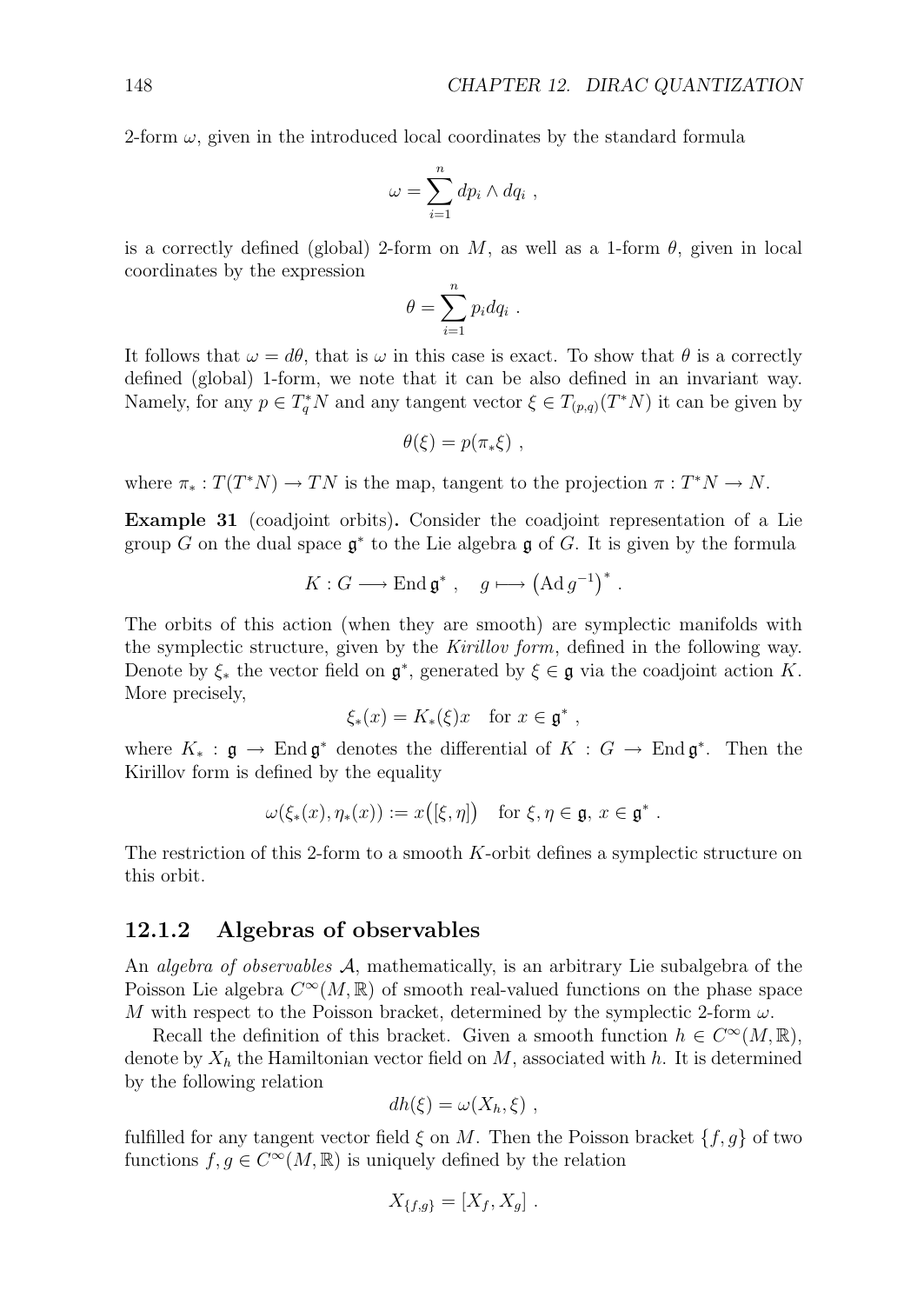**Example 32** (Heisenberg algebra). In the case of the standard model  $M_0 = (\mathbb{R}^{2n}, \omega_0)$ we can take for the algebra of observables  $A$  the *Heisenberg algebra* heis( $\mathbb{R}^{2n}$ ). It is the Lie algebra, generated by the coordinate functions  $p_i, q_i, i = 1, \ldots, n$  and 1, satisfying the following commutation relations

$$
\{p_i, p_j\} = \{q_i, q_j\} = 0 ,
$$
  

$$
\{p_i, q_j\} = \delta_{ij} \text{ for } i, j = 1, ..., n .
$$

We consider heis( $\mathbb{R}^{2n}$ ) as a "minimal" algebra of observables on  $M_0$ . The opposite extreme is the Poisson algebra  $C^{\infty}(M_0, \mathbb{R})$ . The Hamiltonian vector field  $X_f$ , corresponding to an observable  $f \in C^{\infty}(M_0, \mathbb{R})$ , is given in standard coordinates  $(p_i, q_i)$  on  $M_0$  by the formula

$$
X_f = \sum_{i=1}^n \left( \frac{\partial f}{\partial p_i} \frac{\partial}{\partial q_i} - \frac{\partial f}{\partial q_i} \frac{\partial}{\partial p_i} \right) .
$$

In particular,  $X_{p_i} = \frac{\partial}{\partial q_i}$ ,  $X_{q_i} = -\frac{\partial}{\partial p_i}$ . The Poisson bracket on  $M_0$  is given by the expression

$$
\{f,g\} = \sum_{i=1}^{n} \left( \frac{\partial f}{\partial p_i} \frac{\partial g}{\partial q_i} - \frac{\partial f}{\partial q_i} \frac{\partial g}{\partial p_i} \right)
$$

for  $f, g \in C^{\infty}(M_0, \mathbb{R})$ .

**Example 33** (Hamiltonian algebra)**.** Let Γ be a Lie group of symplectomorphisms, acting on a phase space M, so that its Lie algebra  $Lie(\Gamma)$  can be regarded as a subalgebra of the Lie algebra of Hamiltonian vector fields on *M*. If *M* is simply connected, then  $Lie(\Gamma)$  may be also considered, in the dual way, as a subalgebra of the Poisson algebra  $C^{\infty}(M,\mathbb{R})$ . Namely, it can be identified with the algebra  $\text{Ham}(\Gamma)$ of Hamiltonians (smooth real functions) on *M*, generating symplectomorphisms from Γ.

If a Lie group Γ acts on *M* transitively, such a manifold *M* is called a *homogeneous symplectic* Γ*-manifold*. It is proved in [46] that any homogeneous symplectic Γmanifold *M* is locally equivariantly symplectomorphic to a coadjoint orbit of Γ or its central extension  $\Gamma$ .

## **12.2 Quantization of classical systems**

**Definition 39.** Let  $(M, \mathcal{A})$  be a classical system. The *Dirac quantization* of  $(M, \mathcal{A})$ is given by an irreducible Lie-algebra representation

$$
r: \mathcal{A} \longrightarrow \text{End}^*H
$$

of the algebra of observables *A* in the algebra End*<sup>∗</sup> H* of linear self-adjoint operators, acting in a complex (separable) Hilbert space *H*, called the *quantization space*. The algebra End*<sup>∗</sup> H* is provided with the Lie bracket, given by the commutator of linear operators of the form

$$
\frac{\hbar}{i}[A,B] = \frac{\hbar}{i}(AB - BA) .
$$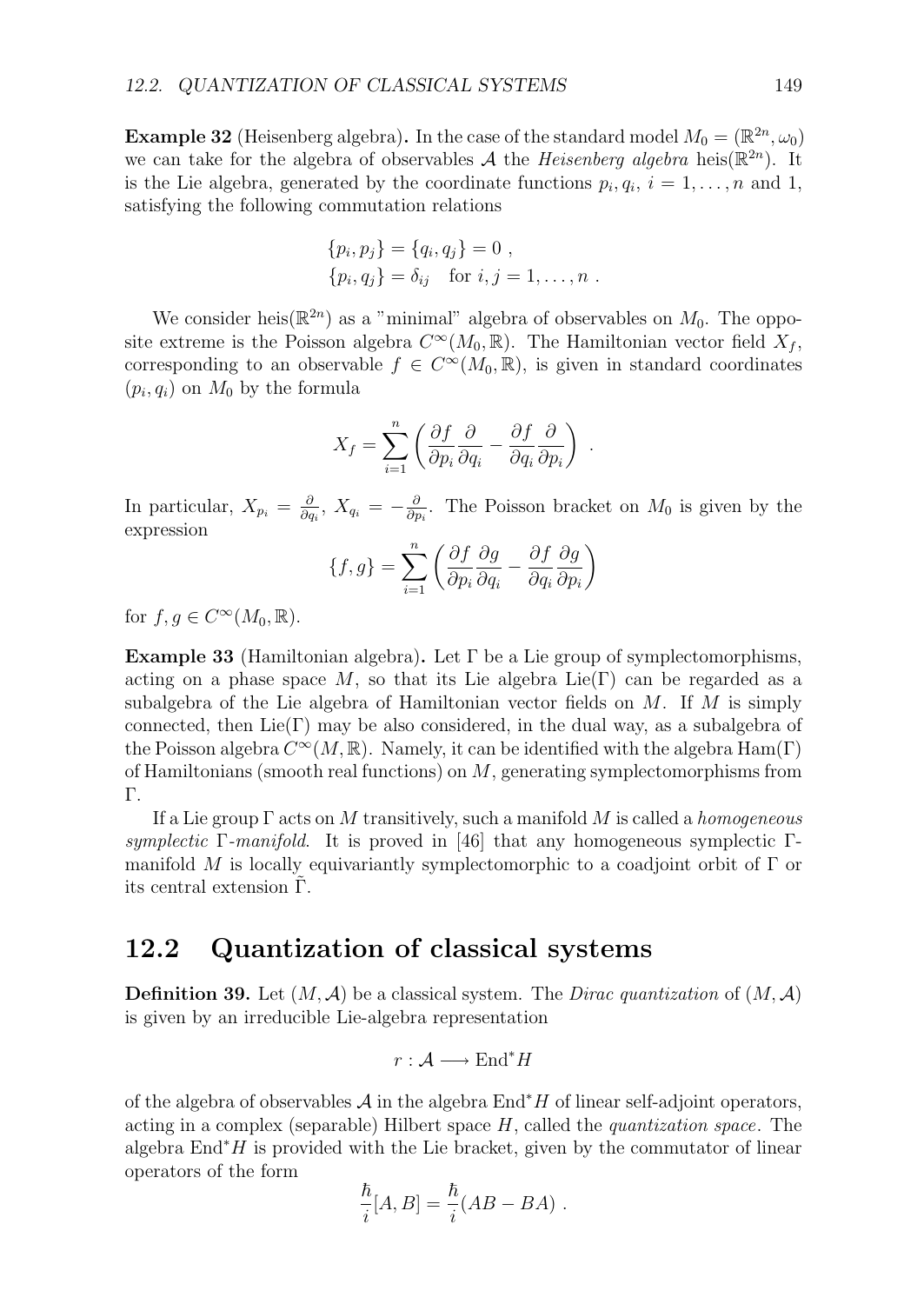In other words, it is required that

$$
r(\lbrace f, g \rbrace) = \frac{\hbar}{i} (r(f)r(g) - r(g)r(f))
$$

for any  $f, g \in \mathcal{A}$ . We also assume the following normalization condition:

$$
r(1) = id.
$$

If a representation *r* satisfies all these conditions, except for the irreducubulity, it is called a *prequantization* of the system (*M, A*).

We set  $\hbar = 1$  in the sequel for the convenience.

*Remark* 19*.* Sometimes it is useful to deal with the *complexified algebra of observables*  $A^{\mathbb{C}}$  instead of A. Its Dirac quantization is given by an irreducible Lie-algebra representation

 $r: \mathcal{A}^{\mathbb{C}} \longrightarrow \text{End } H$ ,

satisfying the normalization condition and the *conjugation law*

$$
r(\bar{f}) = r(f)^*
$$
 for any  $f \in \mathcal{A}$ .

In other words, the complex conjugation in  $A^{\mathbb{C}}$  should correspond to the Hermitian conjugation in End *H*.

*Remark* 20. The quantization operators  $r(f)$  in the Dirac definition are usually unbounded. In that case we require that all operators  $r(f)$  for  $f \in \mathcal{A}$  (or  $f \in \mathcal{A}^{\mathbb{C}}$  in the complexified version) are densely defined and, moreover, have a common dense domain of definition in *H*.

## **Bibliographic comments**

The Dirac definition of geometric quantization of classical systems is presented (with minor modifications) in all books on geometric quantization. A reader may look for a more detailed exposition [29, 37, 42, 71, 80].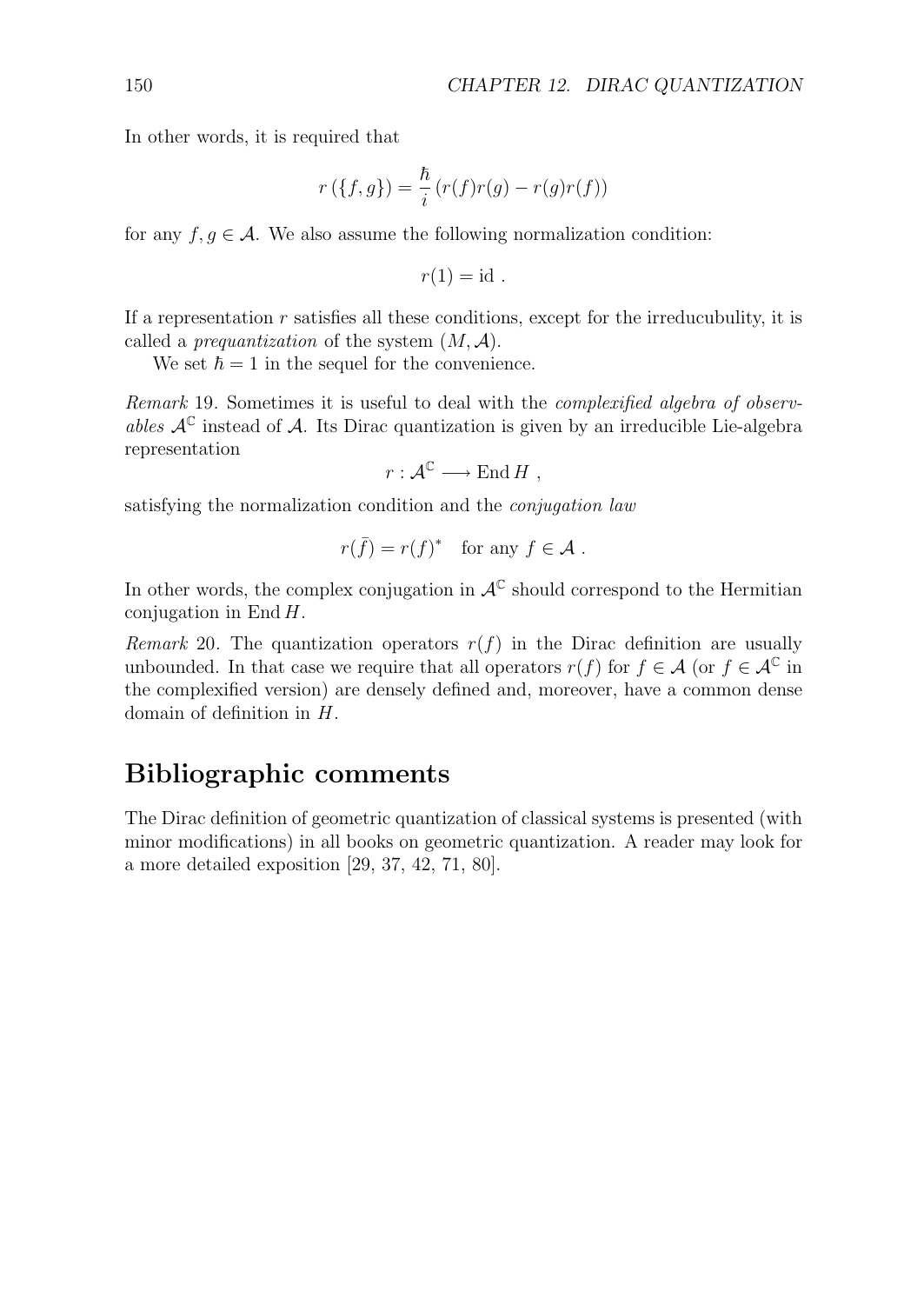## **Chapter 13**

## **Kostant–Souriau prequantization**

It is difficult (and, often, not possible) to construct the Dirac quantization, defined in the previous Chapter, for realistic classical systems. However, there exists a quite general prequantization construction, due to Kostant and Souriau, which is valid for a large class of phase spaces and the "maximal" algebra of observables  $\mathcal{A} = C^{\infty}(M,\mathbb{R})$ . We describe it in this Chapter, starting from the simple case of the cotangent bundle.

## **13.1 Prequantization of the cotangent bundle**

Let *N* be a smooth *n*-dimensional manifold and  $M = T^*N$  denotes its cotangent bundle. Recall (cf. Ex. 30) that the symplectic form  $\omega$  on  $T^*N$  is given by the formula  $\omega = d\theta$ , where  $\theta$  is a canonically defined 1-form on *M* with the local expression  $\theta = \sum_{i=1}^{n} p_i dq_i$ . We take for an algebra of observables *A* of our system the Poisson algebra  $C^{\infty}(M,\mathbb{R})$  and for the Hilbert prequantization space *H* the space

$$
H = L^2(M, \omega^n)
$$

of square integrable functions on *M* with respect to the Liouville measure, given by *ω*<sup>*n*</sup>. A representation of *A* = *C*<sup>∞</sup>(*M*, ℝ) in *H* is given by the following formula

$$
r: f \longmapsto r(f) = f - iX_f - \theta(X_f) , \qquad (13.1)
$$

where  $f - \theta(X_f)$  is considered as the multiplication operator on *H*. Note that this operator, as well as the Hamiltonian vector field  $X_f$ , are correctly defined on the subspace  $C_0^{\infty}(M,\mathbb{R})$  of  $C^{\infty}(M,\mathbb{R})$ , consisting of smooth functions with compact supports on *M*.

In particular, for the standard model  $N = \mathbb{R}^n$ ,  $M = T^* \mathbb{R}^n \cong \mathbb{R}^{2n}$  the representation (13.1) acts on the coordinate functions in the following way

$$
r(p_j) = p_j - iX_{p_j} - \theta(X_{p_j}) = p_j - i\frac{\partial}{\partial q_j} - p_j = -i\frac{\partial}{\partial q_j} , \qquad (13.2)
$$

$$
r(q_j) = q_j - iX_{q_j} - \theta(X_{q_j}) = q_j - i\left(-\frac{\partial}{\partial p_j}\right) = q_j + i\frac{\partial}{\partial p_j}, \qquad (13.3)
$$

since  $X_{p_j} = \partial/\partial q_j$ ,  $X_{q_j} = -\partial/\partial p_j$ . Note that this representation is reducible, even if we restrict it to the "minimal" Heisenberg algebra heis $(\mathbb{R}^{2n})$ . Indeed, the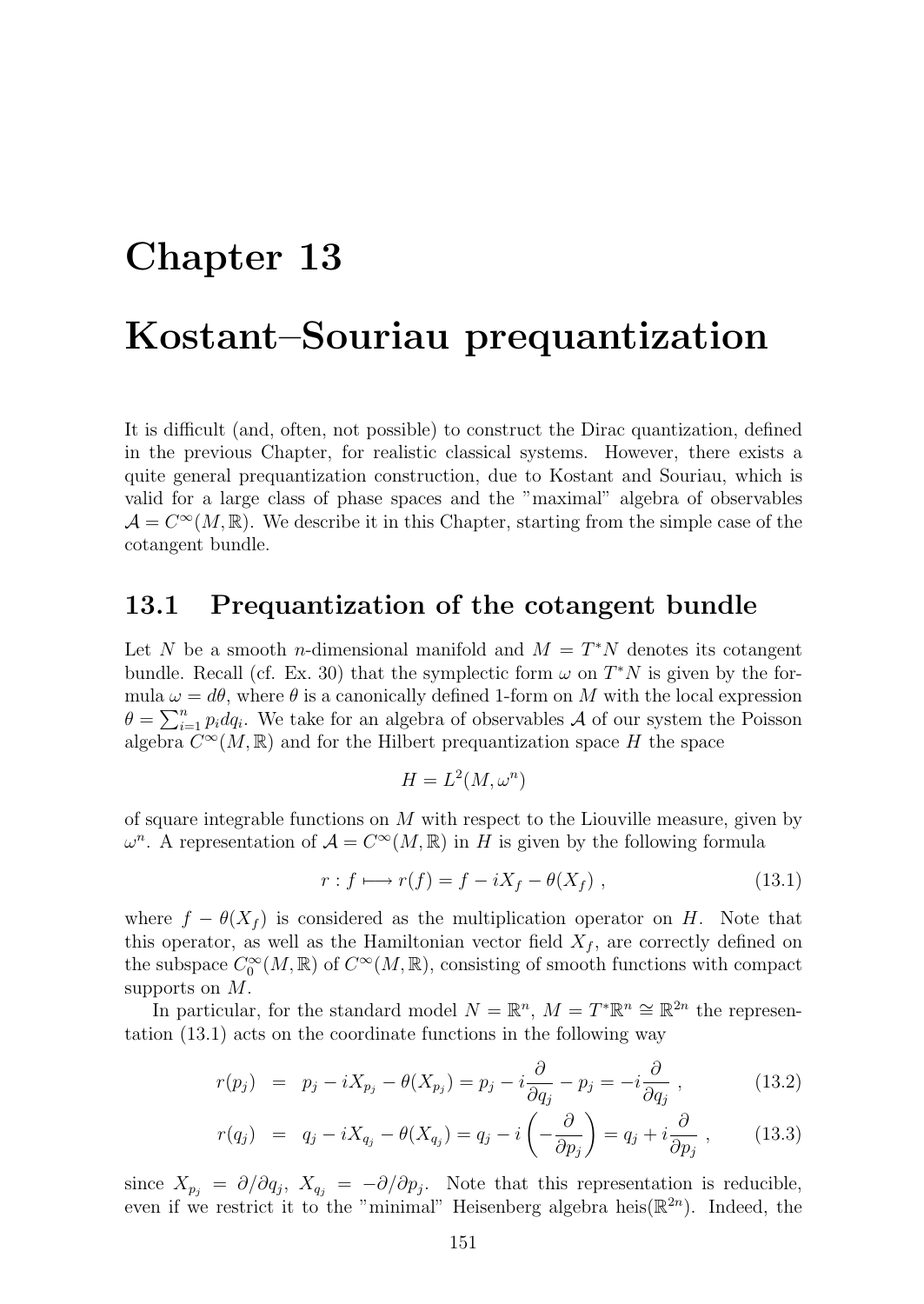operators  $i\frac{\partial}{\partial p_j}$  and  $p_j + i\frac{\partial}{\partial q_j}$  commute with all operators  $r(p_j)$ ,  $r(q_j)$ , being non scalar. However, we can make the representation of heis $(\mathbb{R}^{2n})$ , defined by the above formulas (13.2),(13.3), irreducible by restricting it to the subspace of *H*, consisting of functions, depending only on  $(q_i)$ . Then the representation (13.2),(13.3) will reduce to the well known *Heisenberg representation* of heis $(\mathbb{R}^{2n})$  in the space  $H_{(q)}$  :=  $L^2(\mathbb{R}_{(q)}^n, d^n q)$ , given by

$$
r(p_j) = -i \frac{\partial}{\partial q_j} , \quad r(q_j) = q_j .
$$

We can also construct a *dual Heisenberg representation* of heis $(\mathbb{R}^{2n})$  in the space  $H_{(p)} := L^2(\mathbb{R}_{(p)}^n, d^n p)$ , given by

$$
r(p_j) = p_j \, , \quad r(q_j) = i \frac{\partial}{\partial p_j} \, .
$$

*Remark* 21*.* The "physical" explanation of the reducibility of the representation

$$
r : \text{heis}(\mathbb{R}^{2n}) \longrightarrow \text{End}^*H
$$
,

given by (13.1), is that, according to the Heisenberg uncertainty principle, the "physical" quantization space cannot contain the functions, depending on some pair of variables  $(p_j, q_j)$  simultaneously, as it occurs in the space  $H = L^2(M, \omega^n)$ .

## **13.2 Kostant–Souriau (KS) prequantization**

#### **13.2.1 Prequantization map**

Suppose now that *M* is a general smooth symplectic manifold of dimension 2*n* with symplectic form  $\omega$ . Take the Poisson algebra  $C^{\infty}(M,\mathbb{R})$  as the algebra of observables. We are going to quantize the classical system, represented by the pair  $(M, C^{\infty}(M,\mathbb{R})).$ 

Let us begin with some heuristic considerations. Note that the symplectic 2-form *ω*, being closed, is locally exact, so we can find an open covering  ${U_\alpha}$  of *M*, such that

$$
\omega = d\theta_{\alpha} \quad \text{on } U_{\alpha}
$$

for some smooth 1-forms  $\theta_{\alpha}$ , defined on  $U_{\alpha}$ . Using these local forms  $\theta_{\alpha}$ , we can apply the idea, described in the previous Section 13.1, to construct local representation operators  $r_{\alpha}$  in the spaces  $L^2(U_{\alpha}, \omega^n)$  by the formula (13.1) with  $\theta = \theta_{\alpha}$ . It turns out that (under some topological restrictions) we can combine these local representation operators  $r_\alpha$  into a unique operator *r*, which acts, however, not on functions, but on sections of a certain complex line bundle *L* over *M*. The structure of this line bundle  $L \rightarrow M$  is, in fact, prescribed by the local formulas (13.1) with  $\theta = \theta_{\alpha}$ . Namely, the local expressions  $X^{\alpha} - i\theta_{\alpha}(X^{\alpha})$  (with  $X^{\alpha}$  being a vector field on  $U_{\alpha}$ ) in the right hand sides of the local formulas (13.1) look like local expressions for the covariant derivative of a connection in a line bundle over *M*. If these expressions do arise from some connection  $\nabla$  on a line bundle  $L \to M$  (i.e. if they match together on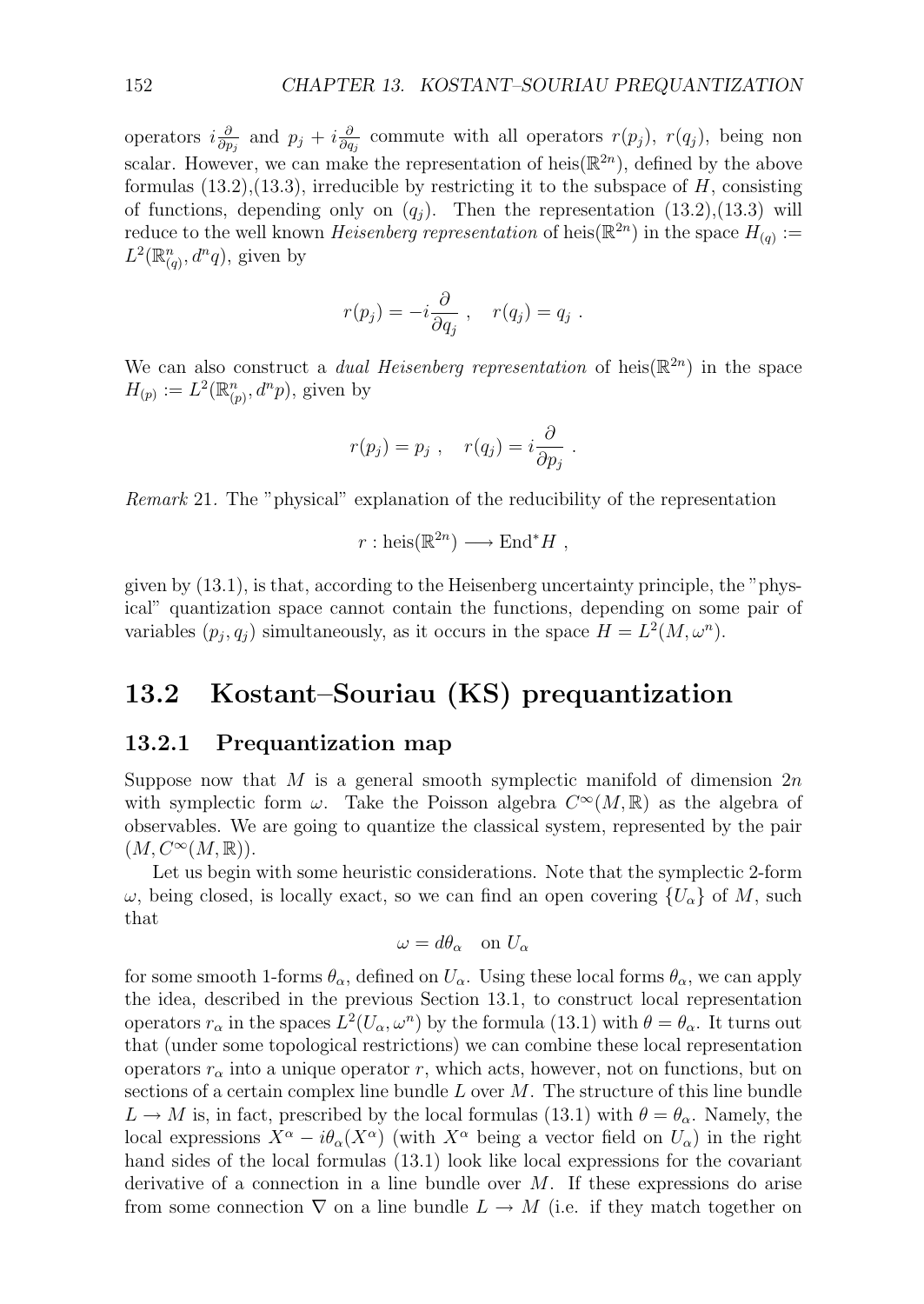intersections  $U_{\alpha} \cap U_{\beta}$  up to gauge transformations, given by the transition functions of *L*), then the local representation operators  $r_{\alpha}(f)$  in the spaces  $L^2(U_{\alpha}, \omega^n)$  will match into a global representation operator

$$
r: f \longmapsto f - i \nabla_{X_f} , \quad f \in C^{\infty}(M, \mathbb{R}) ,
$$

acting on sections of  $L \to M$ . In this case the curvature of such a connection would be equal to  $\omega$ . In particular, the 2-form  $\frac{1}{2\pi}\omega$ , representing the first Chern class  $c_1(L)$ , should be integral, i.e.

$$
\left[\frac{1}{2\pi}\omega\right] \in H^2(M,\mathbb{Z}) \subset H^2(M,\mathbb{R}) \ .
$$

From Sec. 8.1 we know that the integrality of  $\left[\frac{1}{2\pi}\omega\right]$  is not only necessary, but also sufficient for the existence of a line bundle  $L \rightarrow M$  with a connection  $\nabla$ . Namely, rephrasing Prop. 15, we have the following

**Proposition 29.** *Suppose that the manifold M satisfies the following quantization condition: the cohomology class*

$$
\left[\frac{1}{2\pi}\omega\right] \quad \text{is integral in } H^2(M, \mathbb{R}) \ . \tag{13.4}
$$

*Then there exists a Hermitian line bundle*  $L \rightarrow M$ *, called the* prequantization bundle, having a Hermitian connection  $\nabla$ *, whose curvature is equal to*  $\omega$ *.* 

*Proof.* The only new assertion in this Proposition, compared to Prop. 15, is the Hermiticity of the connection *∇*. Recall (cf. Rem. 16) that under the integrality condition (13.4) there exists a complex line bundle  $L \rightarrow M$ , such that  $c_1(L)$ [*ω/*2*π*]. We take now an arbitrary Hermitian metric and a Hermitian connection *∇′* on *L*. Note that the curvature  $\omega'$  of  $\nabla'$  also represents the class  $c_1(L)$ . Hence,

$$
\omega = 2\pi\omega' + d\beta
$$

for some 1-form  $\beta \in \Omega^1(M,\mathbb{R})$ . If the connection  $\nabla'$  is represented by a 1-form  $\alpha'$ , we introduce a connection  $\nabla$  on *L*, represented by the 1-form

$$
\alpha = 2\pi\alpha' - i\beta \ .
$$

This connection is Hermitian and its curvature is equal to *ω*.

The Prop. 29 allows us to realize the scheme, described in the beginning of this Section. Namely, suppose that our phase space *M* satisfies the quantization condition, so that the assertion of Prop. 29 holds. In other words, there exists a Hermitian line bundle  $L \to M$  together with a Hermitian connection  $\nabla$ , having the curvature, equal to  $\omega$ . We take for the algebra of observables the Poisson algebra  $\mathcal{A} = C^{\infty}(M,\mathbb{R})$  and define the prequantization space as

$$
H = L^2(M, L; \omega^n) ,
$$

 $\Box$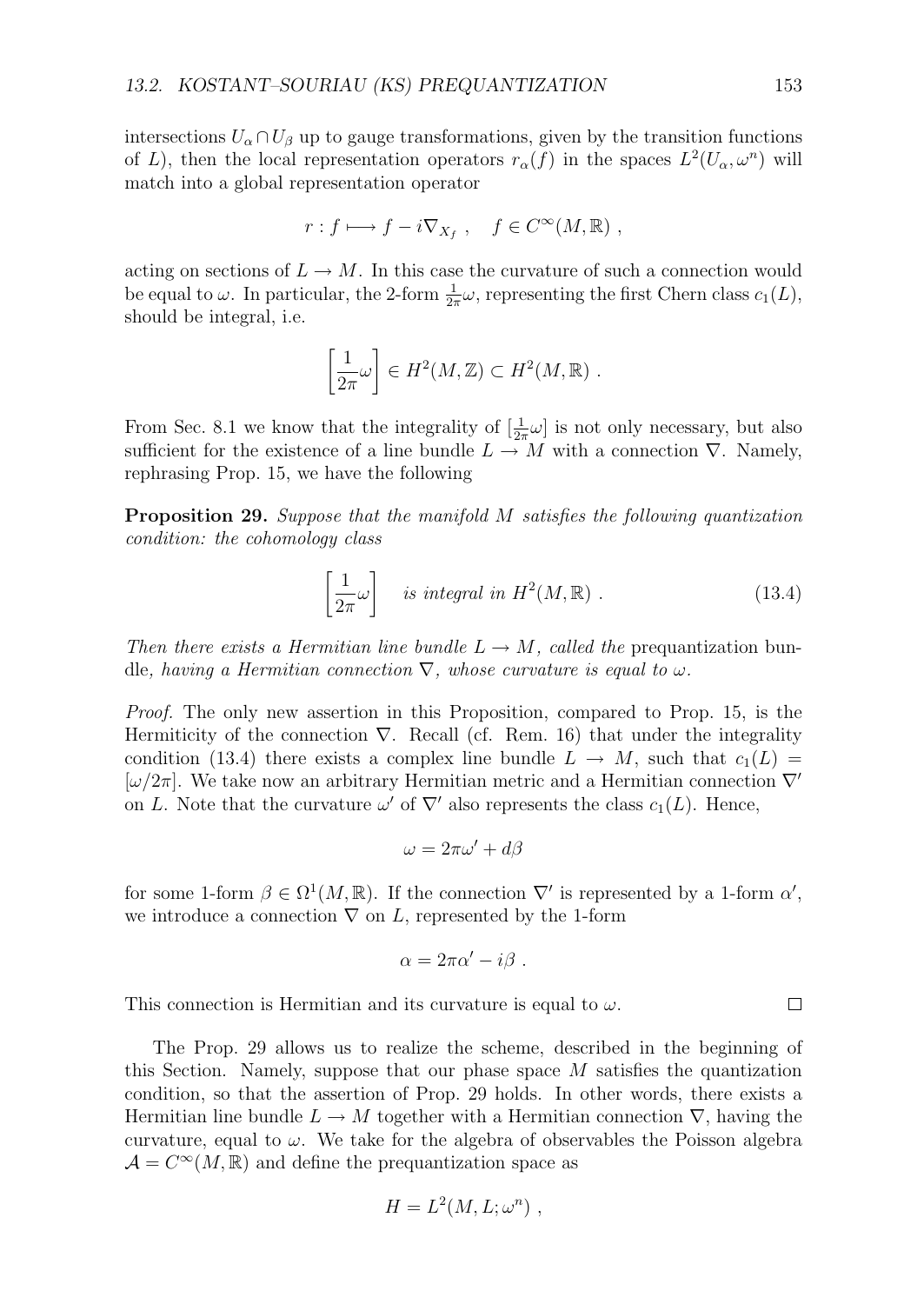i.e. the Hilbert space of square integrable sections of  $L \rightarrow M$  with respect to the inner product, given by

$$
(s_1, s_2)_H := \int_M < s_1(x), s_2(x) > \omega^n \; ,
$$

where  $\langle s_1(x), s_2(x) \rangle$  is the Hermitian product of sections  $s_1, s_2$  of *L* at  $x \in M$ . Then the *Kostant-Souriau (KS) prequantization* of the algebra *A* in *H* will be given by the formula

$$
r_{\rm KS}: \mathcal{A} \ni f \longmapsto r(f) = f - i \nabla_{X_f} . \tag{13.5}
$$

It's easy to check directly (cf. also [29, 37, 42, 71, 73, 80]) that the formula (13.5) defines a representation of the algebra  $\mathcal{A} = C^{\infty}(M,\mathbb{R})$  in the prequantization space *H*.

*Remark* 22. There is another interpretation of the Kostant–Souriau operator  $r_{\text{KS}}$ in terms of the automorphism group  $\tilde{G}$  of the prequantization bundle  $(L, \nabla)$ . An *automorphism* of  $(L, \nabla)$  is a pair  $(\varphi, g)$ , where  $\varphi : L \to L$  is a fibrewise isomorphism, preserving the Hermitian metric on *L* and the connection  $\nabla$  (i.e.  $\varphi^* \nabla = \nabla$ ). The projection of  $\varphi$  to *M* is a symplectomorphism  $q : M \to M$ , belonging to the group  $\mathcal G$ of all symplectomorphisms of *M*. In other words, we have a commutative diagram

$$
\begin{array}{ccc}\nL & \xrightarrow{\varphi} & L \\
\pi & & \downarrow{\pi} \\
M & \xrightarrow{g} & M\n\end{array}
$$

According to Prop. 16, the automorphism group  $\tilde{G}$  of the prequantization bundle  $(L, \nabla)$  can be identified with a central extension of the symplectomorphism group  $\mathcal{G}$  by  $S^1$ , i.e. there is an exact sequence

$$
1 \longrightarrow S^1 \longrightarrow \tilde{\mathcal{G}} \longrightarrow \mathcal{G} \longrightarrow 1.
$$

Note that (assuming that  $M$  is simply connected) the Lie algebra Lie  $\mathcal G$  of the group *G* can be identified with the Lie algebra of Hamiltonian vector fields on *M*, generated by Hamiltonians  $f \in C^{\infty}(M,\mathbb{R})$ , so that that the Lie algebra Lie  $\tilde{\mathcal{G}}$  of the group  $\tilde{\mathcal{G}}$ is a central extension of Lie  $\mathcal G$  by  $\mathbb R$ .

The action of the symplectomorphism group  $G$  on  $M$  generates an action of its central extension  $\tilde{G}$  on *L*. Namely, if an action *q* on *M* is generated by a Hamiltonian vector field  $X_f$  with  $f \in C^{\infty}(M,\mathbb{R}) = \text{Lie}\mathcal{G}$ , then the corresponding action  $\varphi$ :  $C^{\infty}(M, L) \to C^{\infty}(M, L)$  on the space of sections of *L* is generated by

$$
\tilde{X}_f(s) := fs - i \nabla_{X_f} s . \qquad (13.6)
$$

*Remark* 23*.* In conclusion of this Subsection, we give a description of the C*<sup>∗</sup>*-bundle  $L \rightarrow M$ , associated with the prequantization bundle  $L \rightarrow M$ . It is sometimes more convenient to use for computations this bundle, rather than  $L \to M$ . Denote by  $\pi : L \to M$  the bundle, obtained from the prequantization bundle  $\pi : L \to M$  by deleting its zero section. It is a principal C*<sup>∗</sup>*-bundle, associated with the line bundle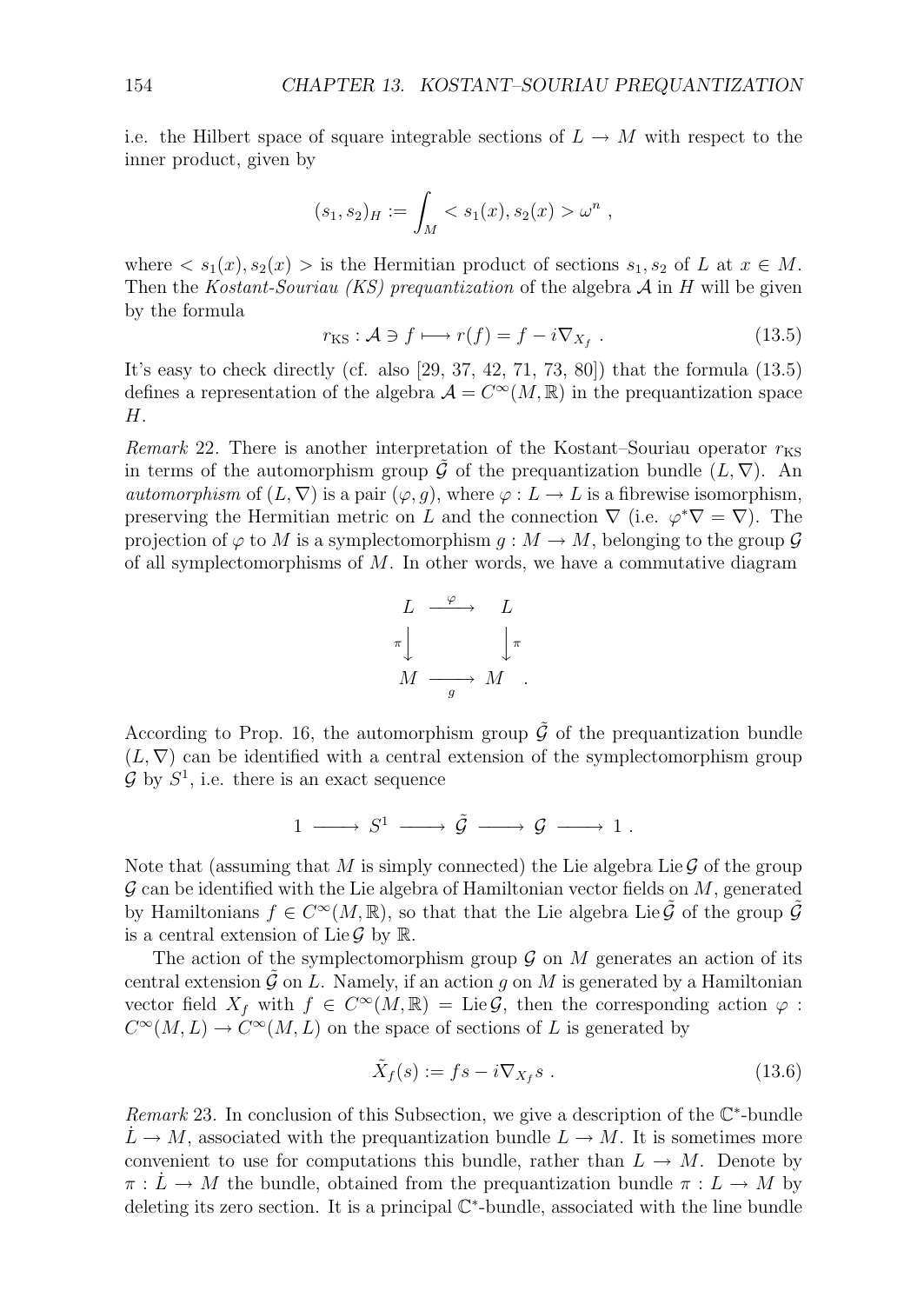$\pi: L \to M$ . The space  $\Gamma(L) := C^{\infty}(M, L)$  of sections *s* of  $L \to M$  can be identified with the space  $\Gamma(L)$  of complex-valued functions *i* on L, subject to the condition

$$
\dot{s}(zp) = \frac{1}{z}\dot{s}(p)
$$

for any  $p \in L$  and any  $z \in \mathbb{C}^*$ . The correspondence between sections *s* of  $L \to M$ and functions  $\dot{s}$  on  $\dot{L} \rightarrow M$  is established via the relation

$$
s(\pi(p)) = \dot{s}(p)p \quad \text{for any } p \in \dot{L} .
$$

Note that if a section *s* of  $L \to M$  is non-vanishing at some point  $x \in M$ :  $s(x) \neq 0$ , then  $s(x) \in L$  and, applying the above relation for  $p = s(x)$ , we obtain that  $s(x) =$  $\dot{s}(s(x))s(x)$ , i.e.  $\dot{s} \circ s = 1$  at any point  $x \in M$ , where  $s(x) \neq 0$ .

We can introduce a connection  $\nabla$  on  $\dot{L} \to M$ , associated with the connection  $\nabla$ on  $L \to M$ . In terms of the local representatives  $\theta_{\alpha}$  of the connection  $\nabla$ , the local representatives  $\dot{\theta}_{\alpha}$  of  $\dot{\nabla}$  are given by

$$
\dot{\theta}_{\alpha} = \theta_{\alpha} + i\frac{dz}{z}
$$

on  $U_{\alpha} \times \mathbb{C}^*$ . It's easy to check that these local forms define a global 1-form, which is the connection form of *∇*˙ . This connection generates the horizontal lifting of vector fields on *M*. Let  $\xi$  be such a vector field, then its horizontal lift is a vector field  $\dot{\xi}$ on  $\dot{L}$ , such that  $\pi_*(\dot{\xi}) = \xi$  and  $\dot{\nabla}(\dot{\xi}) = 0$ . A correspondence  $\xi \leftrightarrow \dot{\xi}$  between vector fields  $\xi$  on  $M$  and their horizontal lifts  $\dot{\xi}$  on  $\dot{L}$  has the following properties

$$
(\nabla_{\xi} s)^{\cdot} = \dot{\xi} , \quad (fs)^{\cdot} = fs
$$

for any vector field  $\xi$  on *M*, section *s* of *L* and function  $f \in C^{\infty}(M,\mathbb{R})$ .

We can also give an interpretation of the generator (13.6) in terms of the bundle *L*<sup> $\dot{L}$ </sup> (cf. [73]). Given a Hamiltonian  $f \in C^{\infty}(M,\mathbb{R})$ , we define a vector field  $\eta_f$  on  $\dot{L}$ by local representatives

$$
\eta_{f,\alpha} := X_f + (\theta_\alpha(X_f) - f) \frac{\partial}{\partial \vartheta}
$$

on  $U_{\alpha} \times \mathbb{C}^*$ . Here the vector field  $\frac{\partial}{\partial \theta}$  is the differentiation with respect to the angle coordinate  $\vartheta$  in the polar representation of the coordinate  $z = re^{i\vartheta}$  on  $\mathbb{C}^*$ . It follows from this definition that the generator  $(13.6)$  can be written in terms of L as

$$
\tilde{X}_f(s) = -i\eta_f \dot{s} \tag{13.7}
$$

*Remark* 24 (cf. [73])*.* Using the vector field *η<sup>f</sup>* , introduced in Rem. 23, one can prove that the KS-operator  $r_{\text{KS}}(f)$ , given by the formula (13.5), is self-adjoint under the assumption that the Hamiltonian vector field  $X_f$  is complete. (In this case the vector field  $\eta_f$  is complete too.) Denote by  $\dot{\varphi}_f^t$  the 1-parameter group of transformations of L, generated by the vector field  $\eta_f$ . Consider the 1-parameter unitary group of transformations of  $\Gamma(L)$  (with respect to the inner product, induced from  $\Gamma(L)$ ), generated by  $\varphi_f^t$ . It acts by the formula:  $\dot{s} \mapsto \dot{s} \circ \varphi_f^t$  for  $\dot{s} \in \dot{\Gamma}(L)$ . The operator  $r_{\text{KS}}(f)$ , given by (13.5), coincides with the generator of this unitary group, according to (13.7). Hence, it is self-adjoint by Stone's theorem.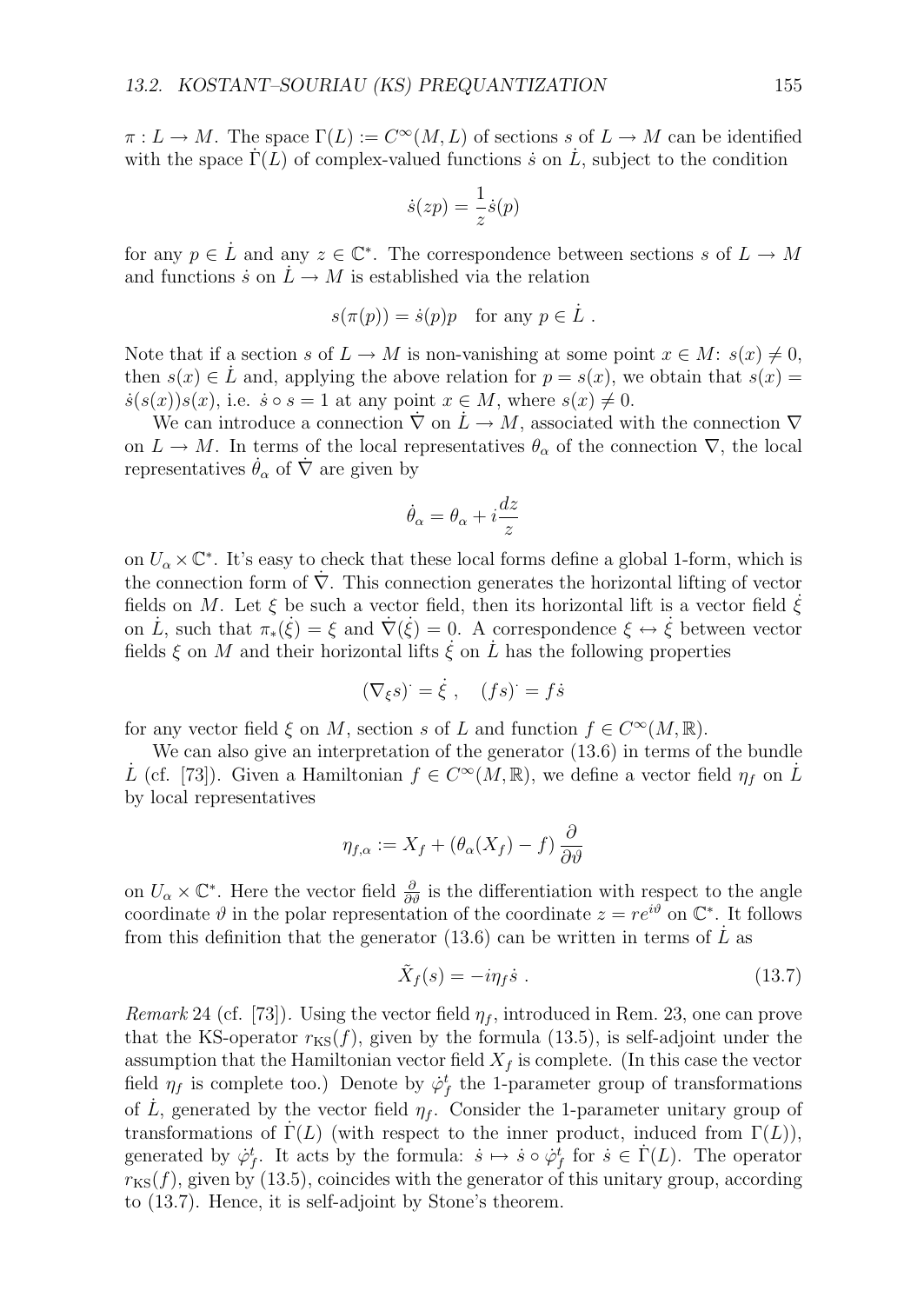### **13.2.2 Polarizations**

The representation of the algebra  $\mathcal{A} = C^{\infty}(M,\mathbb{R})$  in the prequantization space *H*, defined by (13.5), is reducible by the same reasons, as in Sec. 13.1. According to the Heisenberg uncertainty principle, we can make this representation irreducible by restricting it to a "half" of the prequantization space  $H$ , i.e. to a subspace of *H*, containing the functions from *H*, which depend, in terms of the local canonical variables  $(p_i, q_i)_{i=1}^n$ , only on one variable from each pair  $(p_j, q_j)$ . This naive idea may be formalized, using the notion of the polarization.

Let  $(M, \omega)$  be a symplectic manifold of dimension 2*n*. We extend its symplectic form  $\omega$  complex linearly to the complexified tangent bundle  $T^{\mathbb{C}}M$ .

**Definition 40.** A *polarization* on *M* is an integrable involutive Lagrangian distribution *P* on *M*. In other words, *P* is a complex distribution  $P: x \mapsto P_x \subset T^{\mathbb{C}}M$  of rank *n*, satisfying the following conditions: (a) *P* is involutive, i.e.  $[P, P] \subset P$ ; (b) the restriction of  $\omega$  to P is identically zero.

For a polarized phase space (*M, P*), satisfying the quantization condition (13.4), it's natural to choose for the quantization space *H* the space of *polarized* sections. It is defined as

 $H = L_P^2(M, L; \omega^n) := \{ s \in L^2(M, L; \omega^n) : \nabla_\xi s = 0 \text{ for any } \xi \in P \}.$ 

There are two distinguished classes of polarizations.

**Example 34.** A polarization P on a phase space M is called *real*, if  $P = \overline{P}$ , where "bar" denotes the complex conjugation in  $T^{c}M$ . A standard example of such a polarization is the cotangent bundle  $M = T^*N$  of a configuration manifold N with local canonical coordinates  $(p_i, q_i)$  and polarization  $P$ , given by the subbundle of *TM*, generated by the vector fields  $\{\partial/\partial p_i\}$ ,  $i = 1, \ldots, n$ . (One can take for *P* the subbundle of *TM*, generated by the vector fields  $\{\partial/\partial q_i\}$ ,  $i = 1, \ldots, n$ , as well.) The space  $L^2_P(M, L; \omega^n)$  of polarized sections in this case consists of sections from  $L^2(M, L; \omega^n)$ , which do not depend on momenta  $\{p_i\}$ .

A polarization *P* is called *K*ähler, if  $P \cap \overline{P} = 0$ . To give an example of such a polarization, suppose that our phase space  $(M, \omega)$  is Kähler, i.e. it is provided with a complex structure *J*, compatible with  $\omega$ . Then we take for *P* the subbundle  $T^{0,1}M$ of  $(0, 1)$ -vector fields in  $T^{C}M$ . In this case the prequantization bundle *L* can be made holomorphic with the holomorphic structure, determined by the  $\bar{\partial}$ -operator, given by the  $(0, 1)$ -part  $\nabla^{0,1}$  of the connection  $\nabla$ . The space  $L^2_P(M, L; \omega^n)$  of polarized sections for  $P = T^{0,1}M$  coincides with the space  $L^2_{\mathcal{O}}(M, L; \omega^n)$  of holomorphic sections of  $L \to M$ .

Given a polarized phase space  $(M, P)$ , satisfying the quantization condition (13.4), we can hope to obtain an irreducible representation of the algebra of observables *A* by restricting the Kostant–Souriau prequantization map to the space  $L_P^2(M, L; \omega^n)$  of polarized sections. Unfortunately, this straightforward idea works only for very special phase spaces and algebras of observables, since in most of the cases the space  $L^2_P(M, L; \omega^n)$  of polarized sections is not invariant under the action of the Kostant–Souriau representation. In the next Section we shall demonstrate how the idea of restriction to the space of polarized sections can be realized for the flat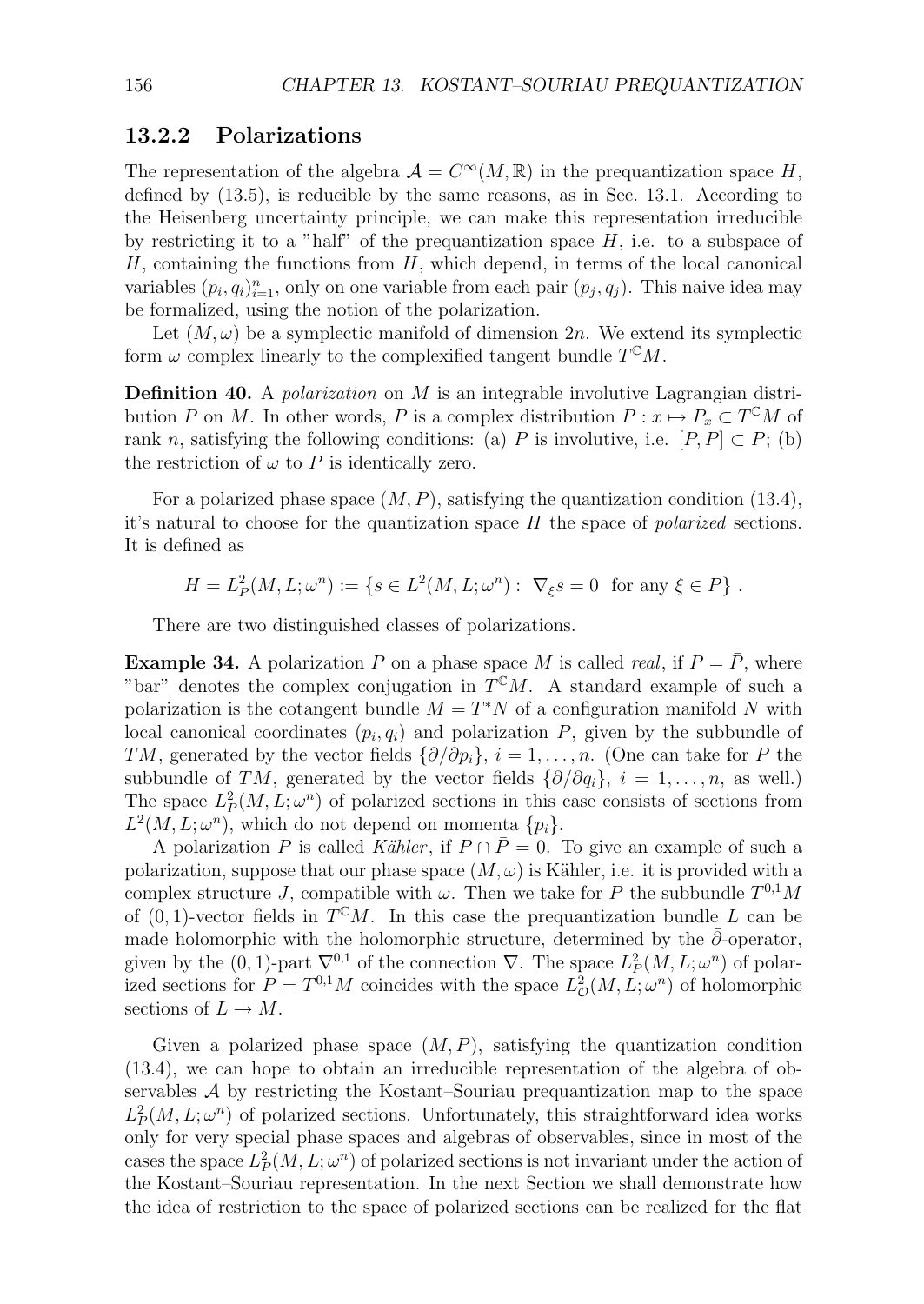space  $\mathbb{R}^{2n} \cong \mathbb{C}^n$  and the Heisenberg algebra of observables heis $(\mathbb{R}^{2n}) =$ : heis $(\mathbb{C}^n)$ . In this case the restriction of Kostant–Souriau representation to the space  $L^2_{\mathcal{O}}(\mathbb{C}^n;\omega^n)$ of holomorphic sections yields an irreducible Bargmann–Fock representation of the Heisenberg algebra in  $L^2_{\mathcal{O}}(\mathbb{C}^n;\omega^n)$ .

## **Bibliographic comments**

The prequantization of the cotangent bundle was known long ago to physisists (cf., e.g., [35]). Its generalization to general manifolds, satisfying the quantization condition, due to B.Kostant and J.-M.Souriau, is presented in all books on geometric quantization (cf. [29, 37, 42, 71, 70, 80]). In these books a more detailed discussion of polarizations may be also found.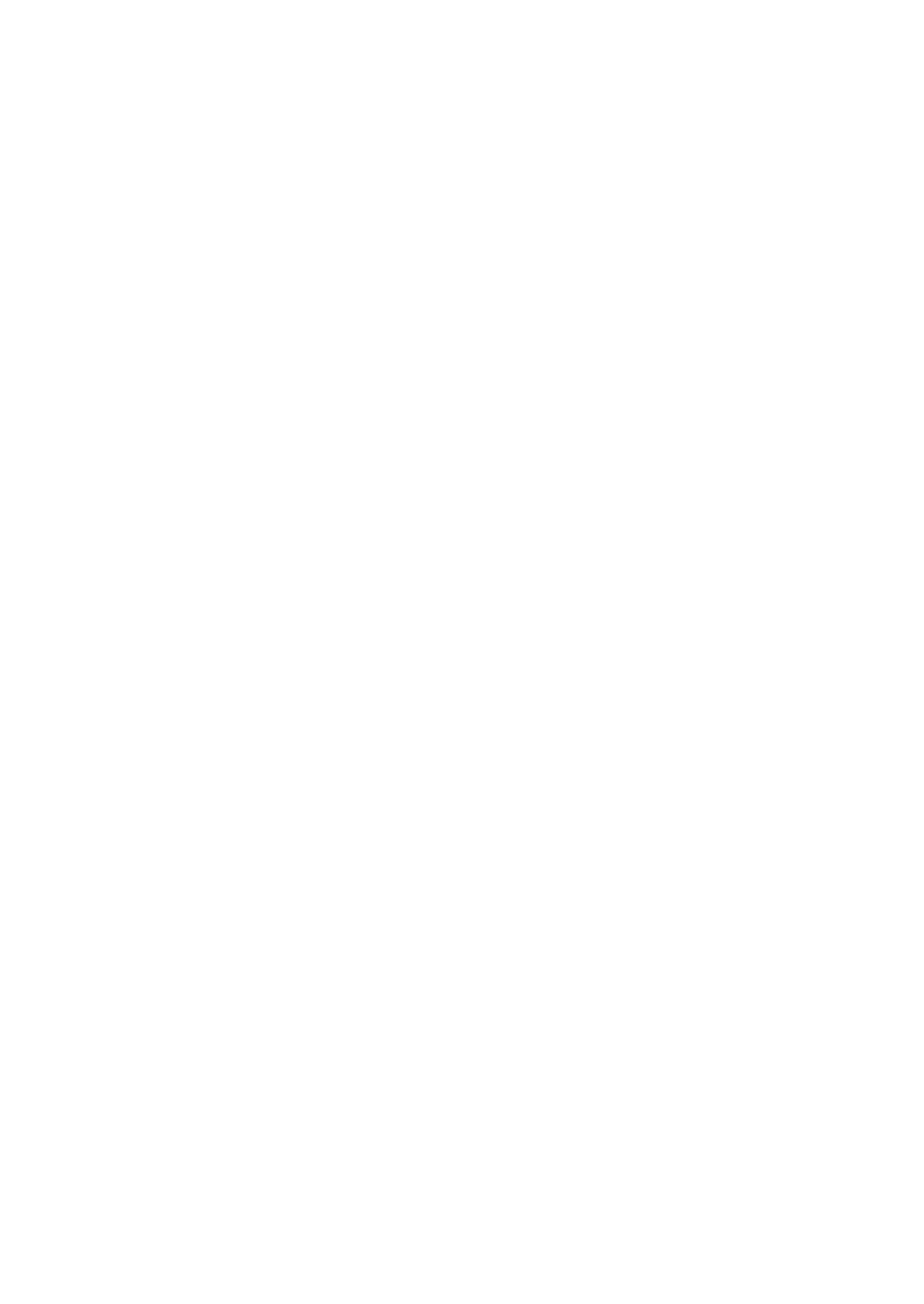## **Chapter 14**

# **Blattner–Kostant–Sternberg quantization**

In this Chapter we present the Blattner–Kostant–Sternberg (BKS) quantization scheme for Kähler manifolds, provided with Kähler polarizations. We start from the simplest example of such a quantization, namely, the Bargmann–Fock quantization of the standard model  $(\mathbb{R}^{2n}, \omega_0)$ , provided with the Heisenberg algebra of observables. In Secs. 14.2-14.5 we explain how to construct the BKS-quantization of a quantizable Kähler manifold. In Sec. 14.2 we introduce the Fock spaces of half-forms and in Sec. 14.4 define the BKS-pairing between them, using the metaplectic structure, introduced in Sec.  $14.3$ . In Sec.  $14.5$  we explain how to quantize Kähler phase manifolds, using the BKS-pairing.

## **14.1 Bargmann–Fock quantization**

Let  $M_0 = (\mathbb{R}^{2n}, \omega_0)$  be the standard model with standard coordinates  $(p_i, q_i)$ ,  $j =$  $1, \ldots, n$ . In these coordinates

$$
\omega_0 = \sum_{j=1}^n dp_j \wedge dq_j ,
$$

so that  $\omega_0 = d\theta_0$  with  $\theta_0 = \sum_{j=1}^n p_j dq_j$ . We identify  $\mathbb{R}^{2n}$  with  $\mathbb{C}^n$  by introducing complex coordinates

$$
z_j = \frac{p_j + iq_j}{\sqrt{2}}
$$
,  $\bar{z}_j = \frac{p_j - iq_j}{\sqrt{2}}$ ,  $j = 1, ..., n$ ,

(following [71], we have replaced the usual factor  $1/2$  in these formulas by  $1/\sqrt{2}$  to make the expression for KS-representation more symmetric). In these coordinates

$$
\omega_0 = -i \sum_{j=1}^n d\overline{z}_j \wedge dz_j .
$$

The Hamiltonian vector fields, corresponding to coordinates  $z_j$ ,  $\bar{z}_j$ , have the form

$$
X_{z_j} = -i\frac{\partial}{\partial \bar{z}_j} = \frac{1}{\sqrt{2}i} \left( \frac{\partial}{\partial p_j} + i \frac{\partial}{\partial q_j} \right) , \quad X_{\bar{z}_j} = i\frac{\partial}{\partial z_j} = \frac{i}{\sqrt{2}} \left( \frac{\partial}{\partial p_j} - i \frac{\partial}{\partial q_j} \right) .
$$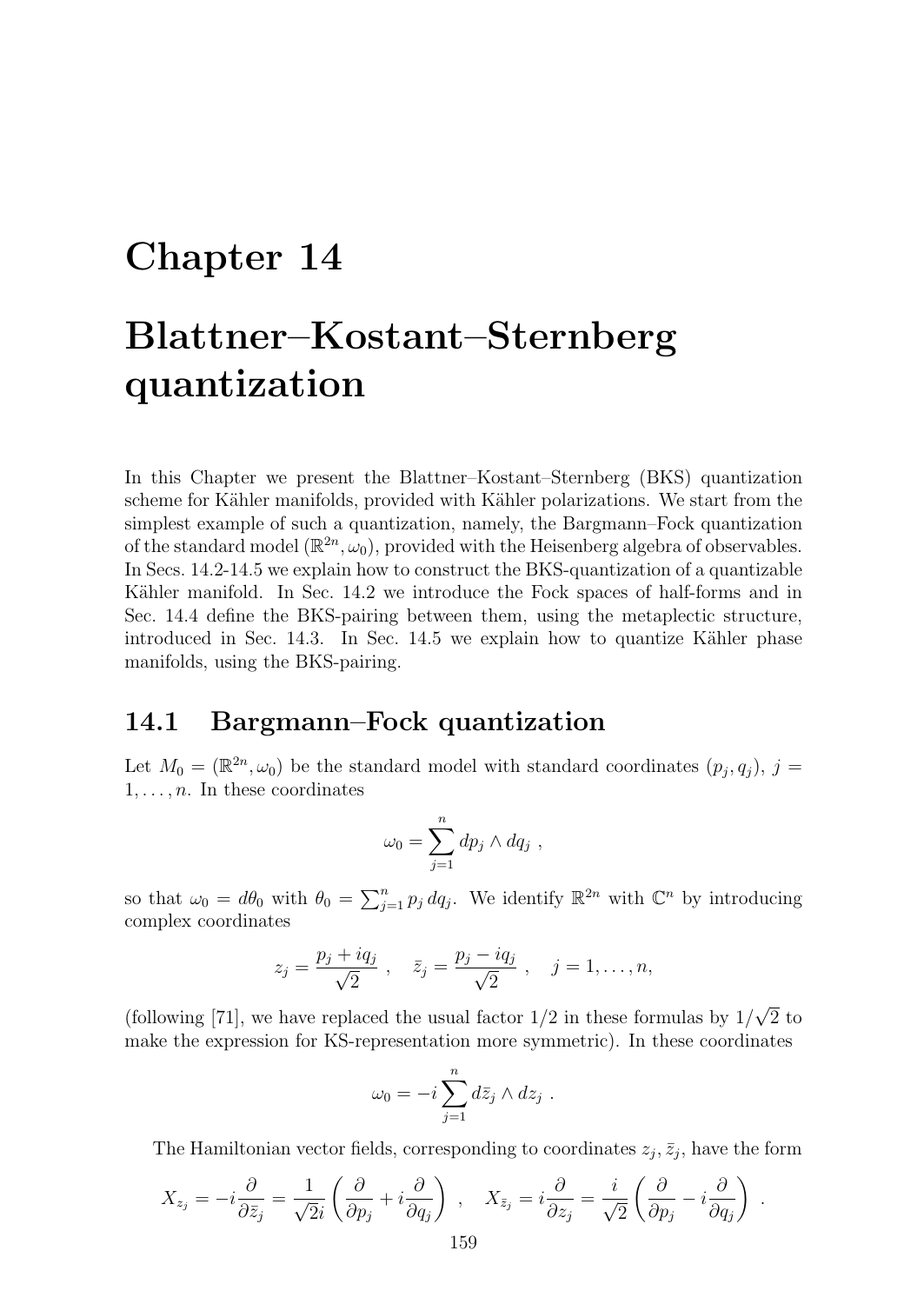In particular,  $i\omega(X_{z_i}, X_{\bar{z}_k}) = \delta_{jk}$ . Evidently, the vector fields  $\{X_{z_1}, \ldots, X_{z_n}\}$  span the antiholomorphic tangent space  $T^{0,1}(\mathbb{C}^n)$  (which is the Kähler polarization distribution in the sense of Ex. 34).

The prequantization bundle  $L \to \mathbb{C}^n$  is the trivial bundle  $\mathbb{C}^n \times \mathbb{C} \to \mathbb{C}^n$ . We fix a trivializing section  $\lambda_0 : \mathbb{C}^n \to L$  with  $\langle \lambda_0, \lambda_0 \rangle = 1$ . The connection  $\nabla$  on *L* is determined by the property

$$
\nabla \lambda_0 = -i \sum_{j=1}^n p_j dq_j \otimes \lambda_0 .
$$

Following [71], we replace the trivializing section  $\lambda_0$  by another trivializing section  $\lambda_1$ , given by

$$
\lambda_1 := \exp \left(-\frac{1}{4} \sum_{j=1}^n (q_j^2 + p_j^2 - 2ip_j q_j) \right) \lambda_0.
$$

Then

$$
\nabla \lambda_1 = \theta_1 \otimes \lambda_1 \quad \text{with} \quad \theta_1 = -i \sum_{j=1}^n \bar{z}_j dz_j \ .
$$

In particular, the section  $\lambda_1$  is covariantly constant along the vector fields from  $T^{0,1}(\mathbb{C}^n)$ . Hence, any section of *L*, covariantly constant along  $T^{0,1}(\mathbb{C}^n)$ , have the form

 $\varphi(z)\lambda_1$ ,

where  $\varphi(z)$  is a holomorphic function of  $z \in \mathbb{C}^n$ . We also have

$$
<\lambda_1, \lambda_1> = \exp\left(-\frac{1}{2}\sum_{j=1}^n (q_j^2 + p_j^2)\right) = \exp(-|z|^2)
$$

with  $|z|^2 = \sum_j \bar{z}_j z_j$ . The inner product in the prequantization space  $H = L^2(\mathbb{C}^n, L; \omega_0^n)$ takes on the following form

$$
(\varphi \lambda_1, \psi \lambda_1) = \int_{\mathbb{C}^n} \varphi(z) \overline{\psi}(z) e^{-|z|^2} \omega_0^n.
$$

Following the idea, formulated at the end of Sec. 13.2, we define the quantization space to be the space of polarized sections  $L^2_{\mathcal{O}}(\mathbb{C}^n, L; \omega_0^n)$ . In our case it coincides with the *Bargmann–Fock space*

$$
F(\mathbb{C}^n) = L^2_{\mathcal{O}}(\mathbb{C}^n, e^{-|z|^2/2})
$$

of holomorphic functions on C*<sup>n</sup>* which are square integrable with the Gaussian weight *e−|z<sup>|</sup>* <sup>2</sup>*/*<sup>2</sup>.

The Kostant–Souriau (KS)-operators, associated with observables from the Heisenberg algebra heis $(\mathbb{R}^{2n}) =$  heis $(\mathbb{C}^n)$  by formula (13.5), leave the Bargmann–Fock space  $F(\mathbb{C}^n)$  invariant and so admit a restriction to this space. To see that, we compute the KS-operators, corresponding to the coordinates  $z_j$ ,  $\bar{z}_j$ :

$$
r_{\text{KS}}(z_j)(\varphi \lambda_1) = z_j \varphi \lambda_1 , \quad r_{\text{KS}}(\bar{z}_j)(\varphi \lambda_1) = \frac{\partial \varphi}{\partial z_j} \lambda_1
$$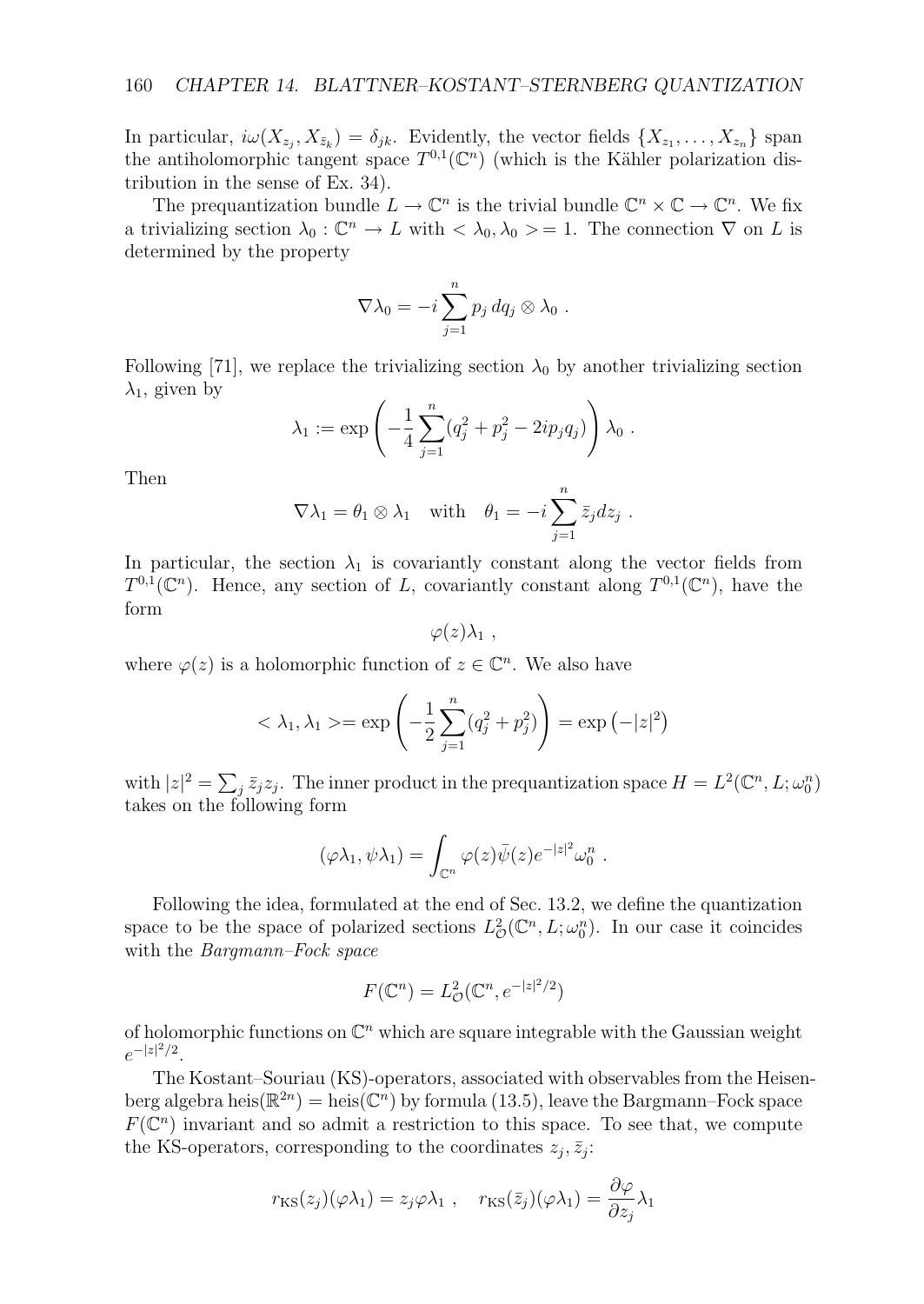for  $j = 1, \ldots, n$ . Using the expression for the basis Hamiltonian vector fields, corresponding to coordinates and momenta:

$$
X_{p_j} = \frac{i}{\sqrt{2}} \left( \frac{\partial}{\partial z_j} - \frac{\partial}{\partial \bar{z}_j} \right) , \quad X_{q_j} = -\frac{1}{\sqrt{2}} \left( \frac{\partial}{\partial z_j} + \frac{\partial}{\partial \bar{z}_j} \right) ,
$$

we get the expression for the KS-operators, corresponding to the generators of the Heisenberg algebra heis $(\mathbb{R}^{2n})$ :

$$
r_{\text{KS}}(p_j)(\varphi \lambda_1) = \frac{1}{\sqrt{2}} \left[ \left( z_j + \frac{\partial}{\partial z_j} \right) \varphi \right] \lambda_1 , \quad r_{\text{KS}}(q_j)(\varphi \lambda_1) = \frac{1}{\sqrt{2}i} \left[ \left( z_j - \frac{\partial}{\partial z_j} \right) \varphi \right] \lambda_1 .
$$

It is clear from this expression that these operators leave the Bargmann–Fock space invariant. So we can restrict our KS-representation to this space, obtaining a representation  $r_0$  of the Heisenberg algebra heis( $\mathbb{R}^{2n}$ ) = heis( $\mathbb{C}^n$ ) in the Bargmann–Fock space  $F(\mathbb{C}^n) = L^2_{\mathcal{O}}(\mathbb{C}^n, e^{-|z|^2/2}).$ 

This representation, which is called the *Bargmann–Fock representation*, is already irreducible. The easiest way to see that is to use the so called *creation* and *annihilation operators* , given in this case by the formulae

$$
a_j^* = r_{KS}(z_j)
$$
 = multiplication by  $z_j$ ,  $a_j = r_{KS}(\bar{z}_j) = \partial/\partial z_j$ ,

acting in the Bargmann–Fock space  $F(\mathbb{C}^n)$ . Denote by  $\varphi_0 \equiv 1$  the *vacuum vector* in *F*( $\mathbb{C}^n$ ). Note that the Bargmann–Fock space  $F(\mathbb{C}^n) = L^2_{\mathcal{O}}(\mathbb{C}^n, e^{-|z|^2/2})$  is generated by vectors, obtained from  $\varphi_0$  by the action of creation operators  $a_j^*$ , i.e. by vectors of the form

$$
a_{j_1}^*\ldots a_{j_k}^*\varphi_0\ .
$$

To show that the Bargmann–Fock representation  $r_0$  is irreducible, suppose that we have an operator *A* in  $F(\mathbb{C}^n)$ , commuting with all creation and annihilation operators  $a_j^*$ ,  $a_j$  of our representation. Then  $A\varphi_0$  should be equal to  $c\varphi_0$  for some constant *c*, since  $A\varphi_0$  is annihilated by all annihilation operators  $a_j = \partial/\partial z_j$ . On the other hand,

$$
A(a_{j_1}^*\ldots a_{j_k}^*\varphi_0)=a_{j_1}^*\ldots a_{j_k}^*(A\varphi_0)=c(a_{j_1}^*\ldots a_{j_k}^*\varphi_0).
$$

These two properties imply that  $A = c \cdot id$ , so, by Schur's lemma, the Bargmann– Fock representation  $r_0$  is irreducible.

Unfortunately, the described method of quantization of the standard model  $M_0 =$  $(\mathbb{R}^{2n}, \omega_0) = (\mathbb{C}^n, \omega_0)$ , provided with the Heisenberg algebra heis $(\mathbb{R}^{2n}) = \text{heis}(\mathbb{C}^n)$ , does not apply to other Kähler phase spaces and algebras of observables, since the KS-prequantization operators do not preserve, in general, the Fock spaces of holomorphic sections. We describe this situation in more detail in the next Sec. 14.2.1.

### **14.2 Fock spaces of half-forms**

### **14.2.1 KS-action on Fock spaces**

Suppose that our phase space  $(M, \omega)$  is a Kähler manifold, provided with a compatible complex structure *J*. Assume that  $(M, \omega)$  satisfies the quantization condition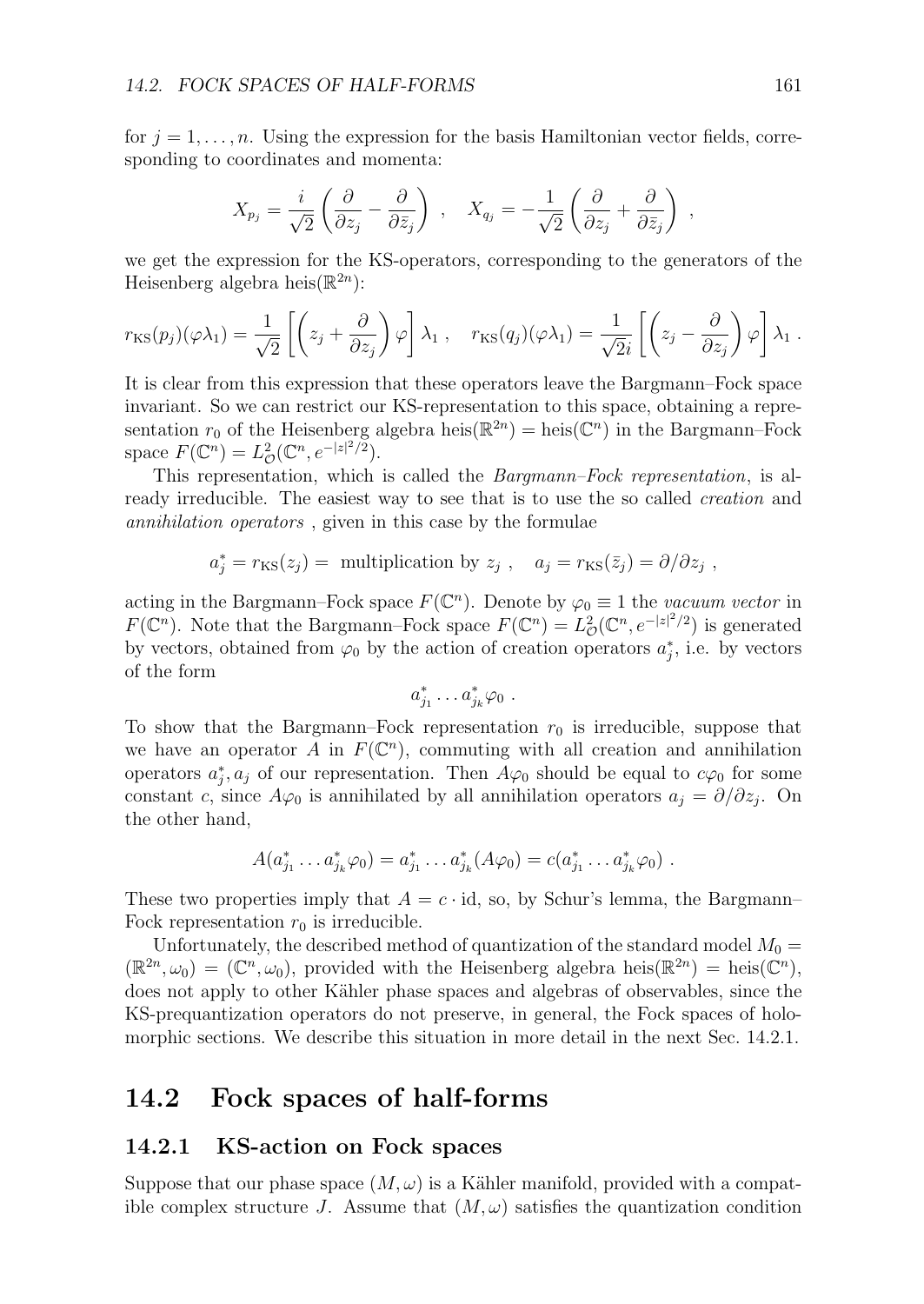(13.4) and  $L \rightarrow M$  is the prequantization bundle, provided with a Hermitian connection  $\nabla$ . We introduce a holomorphic structure on *L*, which is determined by the  $\bar{\partial}$ -operator, given by the (0, 1)-component  $\nabla^{0,1}$  of the connection  $\nabla$  with respect to the complex structure *J*. The *Fock space*

$$
F(M,J) := L^2_{\mathcal{O}}(M,L;\omega^n)
$$

is the space of square integrable sections of  $L \rightarrow M$ , holomorphic with respect to the introduced holomorphic structure on *L*. Denote by *A* the Lie algebra of Hamiltonians, which can be identified (under the assumption that *M* is simply connected) with the Lie algebra of Hamiltonian vector fields on *M*. Any observable *f* ∈ *A* generates a (local) 1-parameter group Γ of symplectomorphisms of *M*, given by

$$
\varphi_f^t := \exp(2\pi i t X_f) ,
$$

where  $X_f$  is the Hamiltonian vector field, generated by  $f$ . As we have pointed out in Sec. 13.2 (cf. Rem. 22), the action of  $\Gamma$  can be lifted to the action of its central extension  $\Gamma$  on L, and this lifted action is generated by the KS-operator  $r(f) \equiv r_{\text{KS}}(f)$ . More precisely, the lifted action is given by

$$
\Phi_f^t := \exp(2\pi i tr(f)) : L^2(M, L; \omega^n) \longrightarrow L^2(M, L; \omega^n) .
$$

However, these operators do not preserve, in general, the Fock space *F*(*M, J*), since  $\Phi_f^t$  maps the Fock space  $F(M, J)$  into the Fock space  $F(M, J_f^t)$ , associated with the transformed complex structure  $J_f^t := \varphi_{f,\star}^t \circ J \circ \varphi_{f,\star}^{-t}$ , which, in general, is not equivalent to *J*. When this happens, the corresponding KS-operator  $r_{\text{KS}}(f)$  does not admit a restriction to  $F(M, J)$ . If we still want in this case to construct a quantization of  $(M, \mathcal{A})$ , using the KS-operators, we need to find a method of canonical identification of Fock spaces  $F(M, J)$  with different *J*. In other words, we are looking for a canonical unitary pairing between different Fock spaces *F*(*M, J*).

A naive idea would be to have some sort of an integral pairing, given by

$$
\int_M \omega^n
$$

for  $s_1 \in F(M, J_1), s_2 \in F(M, J_2)$ . But this idea does not work already for the Bargmann–Fock quantization. In this case sections  $s_1$  and  $s_2$  belong to  $L^2_{\mathcal{O}}$ -spaces with different weights, more precisely,  $s_1$  belongs to  $F(\mathbb{C}^n, J_1) = L^2_{\mathcal{O}}(\mathbb{C}^n, e^{-K_1(z)/2})$ and  $s_2$  belongs to  $F(\mathbb{C}^n, J_1) = L^2_{\mathcal{O}}(\mathbb{C}^n, e^{-K_2(z)/2})$ , where  $K_1(z)$  and  $K_2(z)$  denote the Kähler potentials of Kähler metrics, determined by  $J_1$  and  $J_2$ . It is clear that the product of these two factors may be not integrable. A better idea is to replace square integrable sections *s* of  $L \rightarrow M$  by square integrable "half-forms"  $s \otimes \sqrt{\omega^n}$ . Then the integral of their product will be finite by the Cauchy inequality. In the next Subsection we realize this approach by formalizing the notion of half-forms.

#### **14.2.2 Half-forms**

**Bundle of** *J***-frames**. Let  $(M, \omega, J)$  be a Kähler manifold of dim<sub>C</sub>  $M = n$ . Its complexified tangent bundle  $T^{C}M$  splits into the direct sum

$$
T^{\mathbb{C}}M=T^{1,0}_J\oplus T^{0,1}_J
$$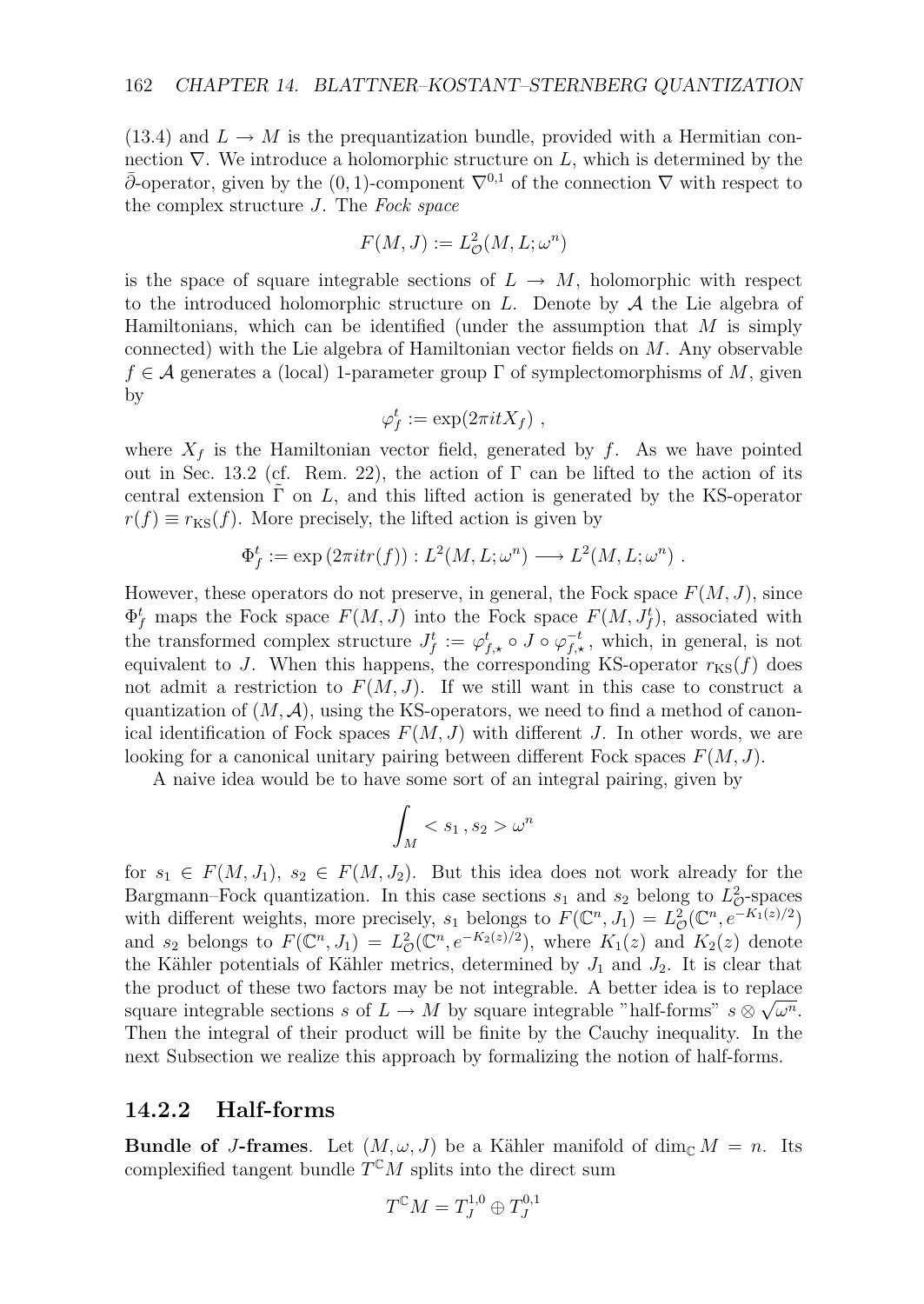of the subbundles, formed by the (*±i*)-eigenspaces of the operator *J*. The *bundle of J-frames*

$$
Fr_J \longrightarrow M
$$

is the bundle of frames in  $T_J^{0,1}$ , i.e. its fibre at  $x \in M$  consists of all frames in  $T_{J,x}^{0,1}$ . The change of frames in the fibre generates a right  $GL(n, \mathbb{C})$ -action on Fr<sub>J</sub>, making Fr<sub>*I*</sub> a principal  $GL(n, \mathbb{C})$ -bundle.

We denote by

$$
\text{Fr}_J^n = K_J^{-1} \longrightarrow M
$$

the *anti-canonical bundle, associated with* Fr*<sup>J</sup>* , which coincides with the maximal exterior power of Fr<sub>*J*</sub>: Fr<sub>*I*</sub><sup>n</sup> =  $\bigwedge^n$ (Fr<sub>*J*</sub>). This is a complex line bundle on *M*, associated to Fr<sub>*J*</sub> by the homomorphism det :  $GL(n,\mathbb{C}) \to \mathbb{C}^*$ . Its sections  $\mu$  can be identified with functions  $\mu$  on Fr<sub>J</sub>, satisfying the relation

$$
\dot{\mu}(X \cdot C) = \det(C^{-1})\dot{\mu}(X) \tag{14.1}
$$

for  $X = (X_1, \ldots, X_n) \in C^\infty(M, Fr_J), C \in GL(n, \mathbb{C}).$ 

We can define a partial connection, acting on sections of the bundle  $\mathrm{Fr}^n_J$ , following [71, 73]. Suppose that  $\mu$  is a section of Fr<sub>*J*</sub>, identified with the function  $\mu$  on Fr<sub>*J*</sub>, and  $\xi$  is a (0, 1)-vector field on *M*, i.e. a section of  $T_J^{0,1}$ . To define the value of  $\nabla_{\xi}\mu$  at a point  $x^0 \in M$  on a frame  $X^0 \in \mathrm{Fr}_{J,x_0}$ , we extend  $X^0$  to a local *J*-frame  $X = (X_1, \ldots, X_n)$  in a neighborhood *U* of  $x^0$ , formed by Hamiltonian vector fields  $X_1, \ldots, X_n$ . Then we set

$$
(\nabla_{\xi}\dot{\mu})(X^0) := \xi \,\dot{\mu}(X)|_{x^0} ,
$$

i.e. the value of  $\nabla_{\xi}\mu$  on the frame  $X^0$  at  $x^0$  is equal to the value of the vector field  $\xi$  on the function  $\mu(X)$  at  $x^0$ . It can be checked that this definition is correct, i.e.  $\nabla_{\xi}\mu$  is again a function on Fr<sub>J</sub>, satisfying (14.1), and does not depend on the choice of the local extension *X* of a *J*-frame  $X^0$ . So we can define  $\nabla_{\xi}\mu$  as the section of  $\operatorname{Fr}^n_J$ , identified with the function  $\nabla_{\xi}\mu$  on  $\operatorname{Fr}_J$ .

The introduced derivative *∇* has the properties of a *partial connection* (cf. [18]). Namely, for any  $(0, 1)$ -vector fields  $\xi, \eta$ , any functions  $f, g \in C^{\infty}(M, \mathbb{R})$  and any sections  $\mu, \nu$  of  $\mathrm{Fr}^n_J$  we have:

- 1.  $\nabla_{f\xi+qn}\mu = f\nabla_{\xi}\mu + g\nabla_{n}\mu$ ;
- 2.  $\nabla_{\xi}(\mu + \nu) = \nabla_{\xi}\mu + \nabla_{\xi}\nu$ ;
- 3.  $\nabla_{\xi}(f\mu) = f \nabla_{\xi} \mu + (\xi f) \mu$ .

Moreover, this partial connection satisfies the equality

$$
\nabla_{\xi} \nabla_{\eta} \mu - \nabla_{\eta} \nabla_{\xi} \mu = \nabla_{[\xi, \eta]} \mu ,
$$

which means that it is flat.

**Bundle of half-forms**. Denote by  $ML(n, \mathbb{C})$  the *metalinear group*, which is a double covering of  $GL(n, \mathbb{C})$ :

$$
\rho: \mathrm{ML}(n, \mathbb{C}) \xrightarrow{2:1} \mathrm{GL}(n, \mathbb{C}) .
$$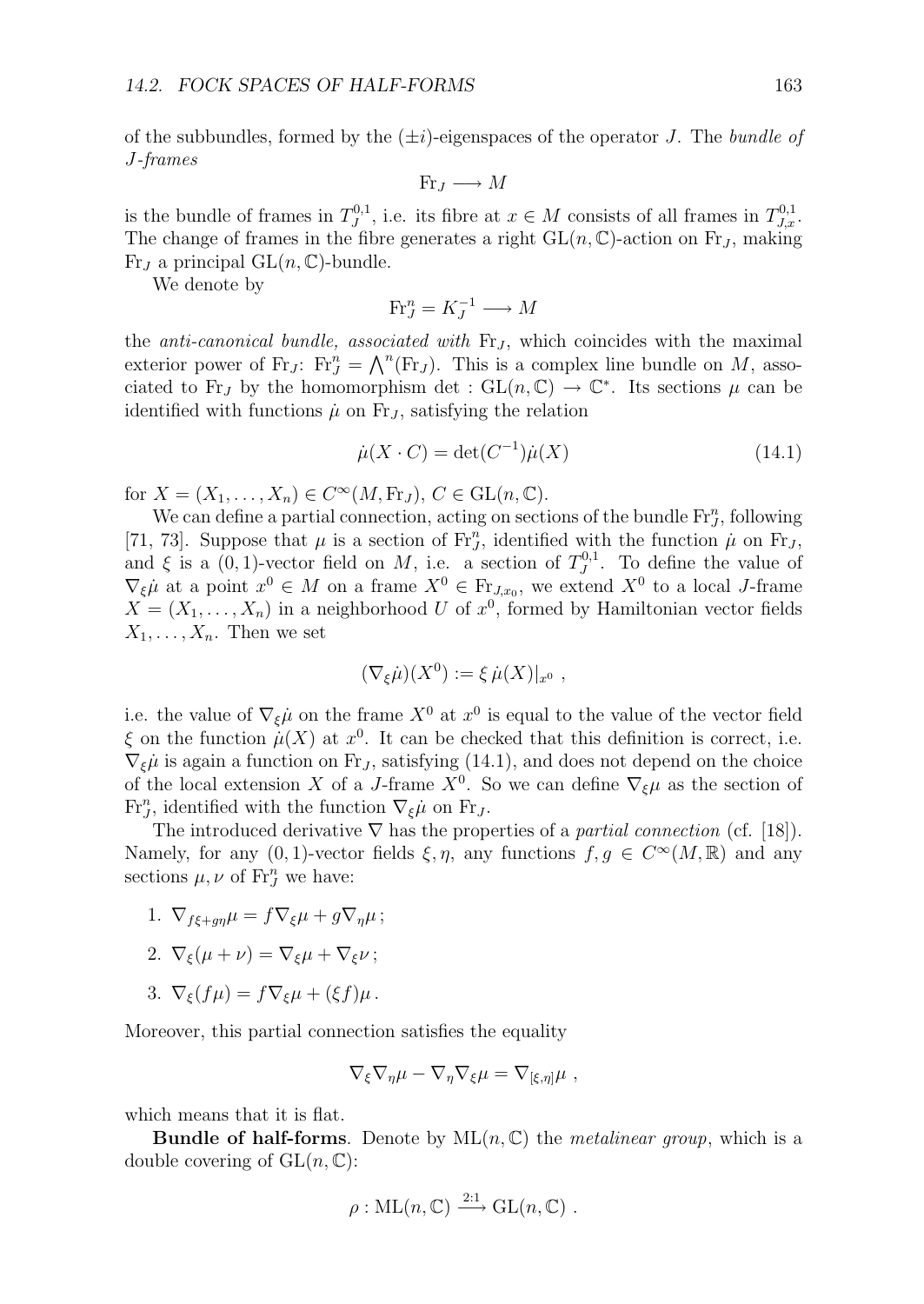Its elements can be identified with the square roots of  $(n \times n)$ -matrices from  $GL(n, \mathbb{C})$ in the sense that there is a commutative diagram



where  $\chi$  is a unique complex square root of det, such that  $\chi(I) = 1$ .

Suppose that the principal  $GL(n, \mathbb{C})$ -bundle  $\mathrm{Fr}_J \to M$  of *J*-frames can be extended to a principal  $ML(n, \mathbb{C})$ -bundle over M. Note that such an extension, in general, may not exist, since there is a topological obstruction for its existence (cf. [80, 29, 71]). This obstruction is an element of the cohomology group  $H^2(M, \mathbb{Z}_2)$ , moreover, the different choices of such metalinear extensions (if there are any) are parameterized by the elements of  $H^1(M, \mathbb{Z}_2)$ . So we suppose that this topological obstruction vanishes for our *J*-frame bundle  $\text{Fr}_J \rightarrow M$  and it can be extended to a principal ML(*n,* C)-bundle

$$
\widetilde{\mathrm{Fr}}_J \longrightarrow M \; .
$$

We call Fr<sub>*J*</sub> the *bundle of metalinear J-frames*. It is a principal  $ML(n, \mathbb{C})$ -bundle<br>cycle M together with a double covering bundle originalism  $\tau$  such that over *M* together with a double covering bundle epimorphism  $\tau$ , such that



We denote by

$$
\widetilde{\mathrm{Fr}}_J^n = K_J^{-1/2} \longrightarrow M
$$

a complex line bundle on *M*, associated to  $\widetilde{Fr}_J \to M$  by the homomorphism  $\chi$ :  $ML(n, \mathbb{C}) \rightarrow \mathbb{C}^*$ . Its sections  $\nu$  can be identified with functions  $\tilde{\nu}$  on Fr<sub>*J*</sub>, satisfying the relation

$$
\tilde{\nu}(\tilde{X} \cdot \tilde{C}) = \chi(\tilde{C}^{-1})\tilde{\nu}(\tilde{X})
$$
\n(14.2)

for  $\tilde{X} \in C^{\infty}(M, \widetilde{Fr}_I), \tilde{C} \in ML(n, \mathbb{C}).$ 

We can define a *partial connection*, acting on sections of the bundle  $\overrightarrow{Fr}$ , similar to the case of the bundle  $\text{Fr}^n_J$ . Suppose that  $\nu$  is a section of  $\text{Fr}^n_J$ , identified with the function  $\tilde{\nu}$  on  $\widetilde{\mathrm{Fr}}_J$ , and  $\xi$  is a (0, 1)-vector field on *M*. To define the value of  $\nabla_{\xi} \tilde{\nu}$ at a point  $x^0 \in M$  on a metalinear frame  $\tilde{X}^0 \in \widetilde{\mathrm{Fr}_{J,x_0}}$ , we extend the corresponding *J*-frame  $X^0 = \tau(\tilde{X}^0)$  to a local *J*-frame  $X = (X_1, \ldots, X_n)$  in a neighborhood of  $x^0$ , formed by Hamiltonian vector fields  $X_1, \ldots, X_n$ . Since  $\tau$  is a double covering, there exists a local metalinear *J*-frame *X*, defined (perhaps, on a smaller) neighborhood *U* of  $x^0$ , extending  $\tilde{X}^0$  and covering *X*, i.e.  $\tau(\tilde{X}) = X$ . Then we set

$$
(\nabla_{\xi}\tilde{\nu})(\tilde{X}^0) := \xi \tilde{\nu}(\tilde{X})|_{x^0} ,
$$

i.e. the value of  $\nabla_{\xi} \tilde{\nu}$  on the metalinear frame  $\tilde{X}^0$  at  $x^0$  is equal to the value of the vector field  $\xi$  on the function  $\tilde{\nu}(\tilde{X})$  at  $x^0$ . This definition is correct, i.e.  $\nabla_{\xi}\tilde{\nu}$  is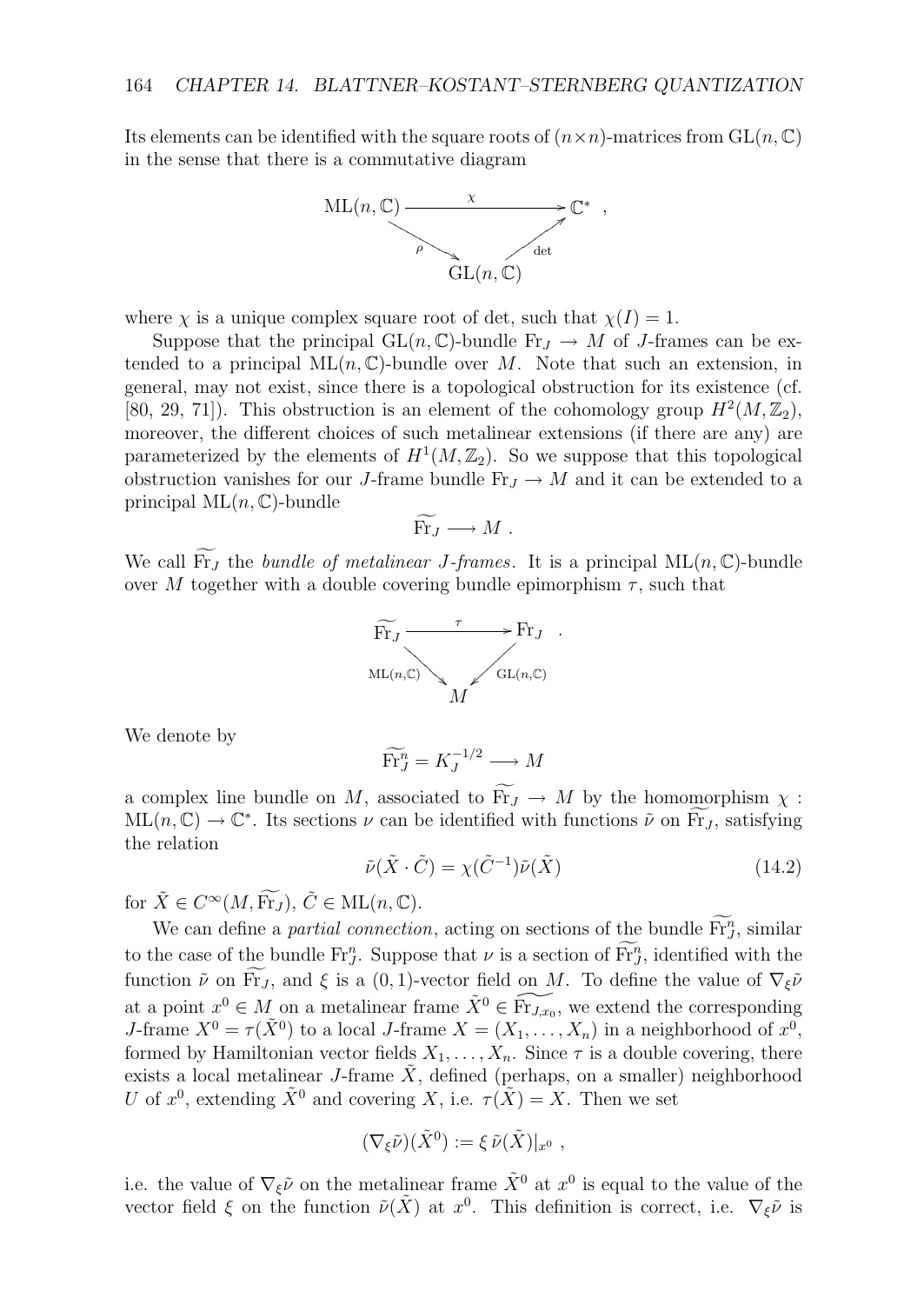again a function on  $\overline{\text{Fr}}_J^n$ , satisfying (14.2), and does not depend on the choices of the extension *X* and its metalinear lift  $\tilde{X}$ . So we can define  $\nabla_{\xi} \nu$  as the section of  $\widetilde{F}_{J}^{n}$ , identified with the function  $\nabla_{\xi} \tilde{\nu}$  on Fr<sub>*J*</sub>. The defined partial connection  $\nabla$  on  $\overline{\text{Fr}}_{J}^{n}$ is again flat.

**Fock space of half-forms**. Consider a line bundle  $L \otimes K_J^{-1/2} \to M$ . It can be provided with a partial connection *∇*, induced by the Hermitian connection on the prequantization bundle *L* and the partial connection on the anti-canonical bundle  $K_J^{-1/2}$ , defined above. More precisely, given a  $(0,1)$ -vector field  $\xi$  and a section  $\sigma = \lambda \otimes \nu$  of  $L \otimes K_J^{-1/2}$  we define

$$
\nabla_{\xi} \sigma = (\nabla_{\xi} \lambda) \otimes \nu + \lambda \otimes (\nabla_{\xi} \nu) .
$$

Denote by  $\mathcal{O}_{1/2}(M, J)$  the space of holomorphic sections  $\sigma$  of  $L \otimes K_J^{-1/2} \to M$ . We want to define an inner product of two sections  $\sigma_1, \sigma_2$  in  $\mathcal{O}_{1/2}(M, J)$ . Locally (in a neighborhood *U* of an arbitrary point  $x \in M$ ) these sections may be written as

$$
\sigma_1 = \lambda_1 \otimes \nu_1 \;, \quad \sigma_2 = \lambda_2 \otimes \nu_2
$$

for  $\lambda_1, \lambda_2 \in \mathcal{O}(U, L)$ ,  $\nu_1, \nu_2 \in \mathcal{O}(U, K_{J}^{-1/2})$ . We choose a local *J*-frame  $X =$  $(X_1, \ldots, X_n)$  on U, so that  $\{X_1, \ldots, X_n, \overline{X}_1, \ldots, \overline{X}_n\}$  form a basis of  $T^{\mathbb{C}}M|_U$  and

$$
i\omega(X_j, \bar{X}_k) = \delta_{jk} , \quad \omega(X_j, X_k) = \omega(\bar{X}_j, \bar{X}_k) = 0 .
$$

Denote by  $\langle \sigma_1, \sigma_2 \rangle$  a density on *U*, defined by

$$
\langle \sigma_1, \sigma_2 \rangle := \langle \lambda_1(x), \lambda_2(x) \rangle \tilde{\nu}_1(\tilde{X}) \tilde{\nu}_2(\tilde{X})
$$

for  $x \in U$  and any metalinear lift  $\tilde{X}$  of X (such a lift locally always exists). It may be checked (cf. [71, 73]) that this definition does not depend on the choice of the lift and correctly defines a density, linear in  $\sigma_1$ , anti-linear in  $\sigma_2$  and positive definite in the sense that  $\langle \sigma, \sigma \rangle > 0$  for non-vanishing  $\sigma$ .

Introduce a pre-Hilbert space

$$
PF_{1/2}(M, J) := \{ \sigma \in \mathcal{O}_{1/2}(M, J) : \int_M < \sigma, \sigma >< \infty \}
$$

and provide it with the inner product, defined by

$$
(\sigma_1, \sigma_2) := \int_M < \sigma_1, \sigma_2 > \; .
$$

The *Fock space of half-forms*  $F_{1/2}(M, J)$  is, by definition, the completion of  $PF_{1/2}(M, J)$ with respect to this inner product.

Locally (in a neighborhood *U* of a point  $x \in M$ ) we can write down the integrand  $<\sigma_1, \sigma_2>$  explicitly by choosing local trivializing holomorphic sections  $\lambda_0$  of *L* and  $\nu_0$  of  $K_J^{-1/2}$ , subject to the conditions

$$
\langle \lambda_0, \lambda_0 \rangle \equiv 1 \ , \quad \tilde{\nu}_0(\tilde{X}) \equiv 1
$$

in *U*. In terms of these trivializations, holomorphic sections  $\sigma_1$ ,  $\sigma_2$  of  $L \otimes K_J^{-1/2}$  over *U* will be written as

$$
\sigma_1 = f_1 \cdot \lambda_0 \otimes \tilde{\nu}_0 , \quad \sigma_2 = f_2 \cdot \lambda_0 \otimes \tilde{\nu}_0
$$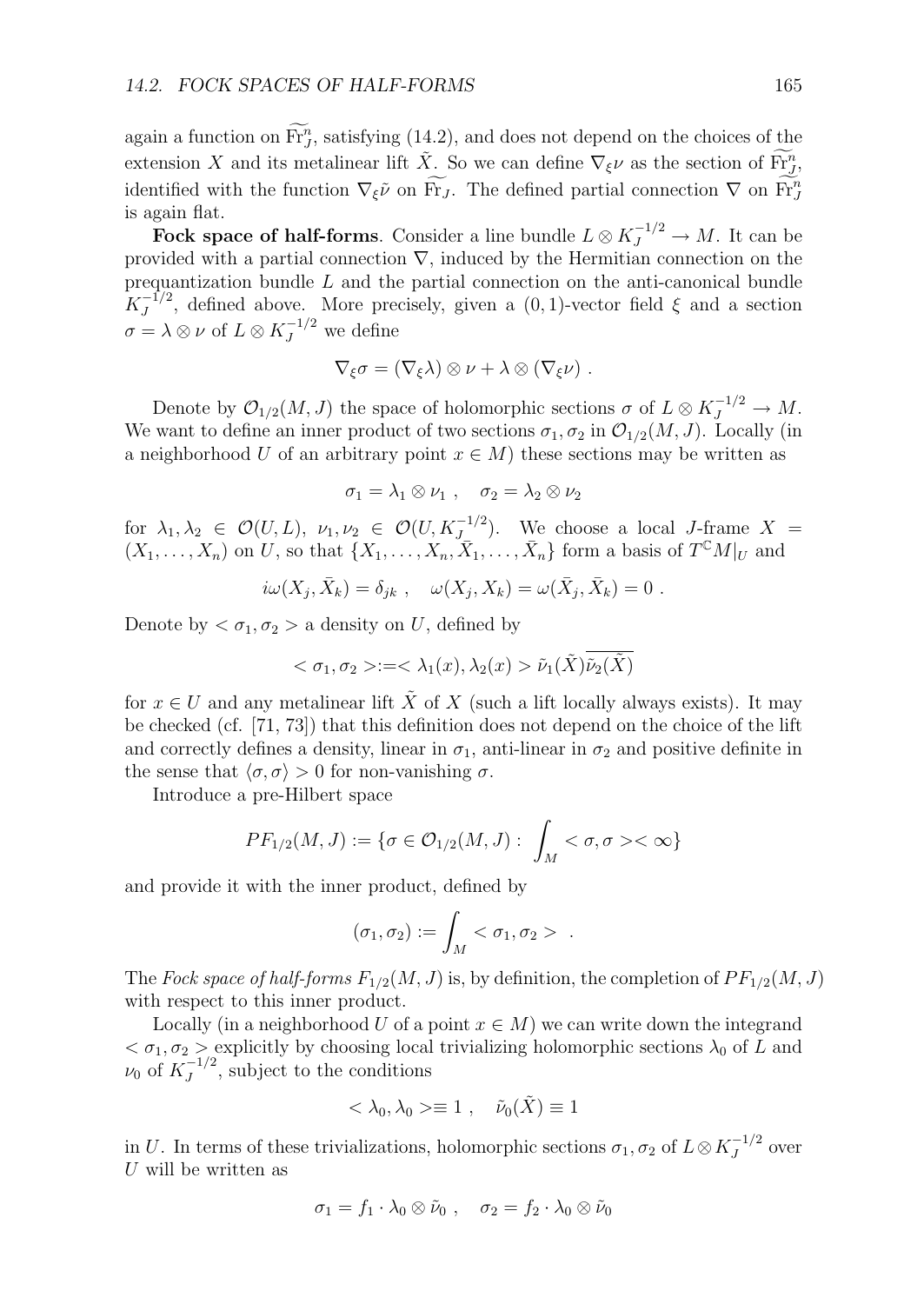for some holomorphic functions  $f_1, f_2$  on  $U$ . Then in terms of *J*-holomorphic local coordinates  $(z_1, \ldots, z_n)$  in *U* we'll have

$$
<\sigma_1, \sigma_2> = \left(\frac{i}{2}\right)^n f_1(z) \overline{f_2(z)} d^n z \wedge d^n \overline{z} .
$$

### **14.3 Metaplectic structure**

#### **14.3.1 Bundle of metaplectic frames**

**Metaplectic group**. The *metaplectic group*  $Mp(2n, \mathbb{R})$  is a connected double covering group of the symplectic group  $Sp(2n,\mathbb{R})$ , i.e. there is a 2:1 group homomorphism

$$
\rho: \mathrm{Mp}(2n,\mathbb{R}) \longrightarrow \mathrm{Sp}(2n,\mathbb{R}) .
$$

Such a covering exists, because the fundamental group  $\pi_1$  of  $Sp(2n,\mathbb{R})$  is equal to  $\mathbb{Z}$ . To see that, note that  $Sp(2n,\mathbb{R})$  is homeomorphic to

$$
U(n) \times \frac{Sp(2n, \mathbb{R})}{U(n)} \cong S^1 \times SU(n) \times \{Siegel disc\},
$$

and the second and third factors on the right are simply connected.

**Metaplectic structure**. Let  $(M, \omega)$  be a symplectic manifold of dimension  $2n$ . Denote by  $\text{Fr}_{\omega} \to M$  the principal  $\text{Sp}(2n,\mathbb{R})$ -*bundle of symplectic frames* on M. A *metaplectic structure* on *M* is an extension of the bundle  $Fr_{\omega} \rightarrow M$  to a principal  $Mp(2n,\mathbb{R})$ -bundle  $Fr_{\omega} \to M$ , called the *bundle of metaplectic frames* on M. In other words, we have a double covering bundle epimorphism  $\tau : Fr_\omega \to Fr_\omega$ , which may be included into the following commutative diagram



*.*

There is a topological obstruction for the existence of the metaplectic structure on *M*, due to Kostant [46]. Namely, denote by *J* an almost complex structure on *M*, compatible with  $\omega$ , so that  $c_1(M)$  is the 1st Chern class of *TM* with respect to *J*. Then for the existence of a metaplectic structure on *M* it is necessary and sufficient that  $c_1(M) \mod 2 \equiv 0 \iff c_1(M)$  is even in  $H^2(M, \mathbb{Z})$ . If this condition is satisfied, then the *set of all metaplectic structures on M (up to a natural equivalence) is parameterized by*  $H^1(M, \mathbb{Z}_2)$ .

### **14.3.2 Bundle of Kähler frames**

It is also convenient to introduce the *bundle*  $\text{Fr}_K \rightarrow M$  *of J-frames for all*  $\omega$ *compatible almost complex structures J* on *M*. It is a fibre bundle over *M* with the fibre at  $x \in M$ , parameterizing  $J_x$ -frames on  $T_xM$  for all  $\omega_x$ -compatible complex structures  $J_x$  on  $T_xM$ . This fibre can be identified with

$$
\frac{\mathrm{Sp}(2n,\mathbb{R})}{\mathrm{U}(n)} \times \mathrm{GL}(n,\mathbb{C}) \cong \{\text{Siegel disc}\} \times \mathrm{GL}(n,\mathbb{C})
$$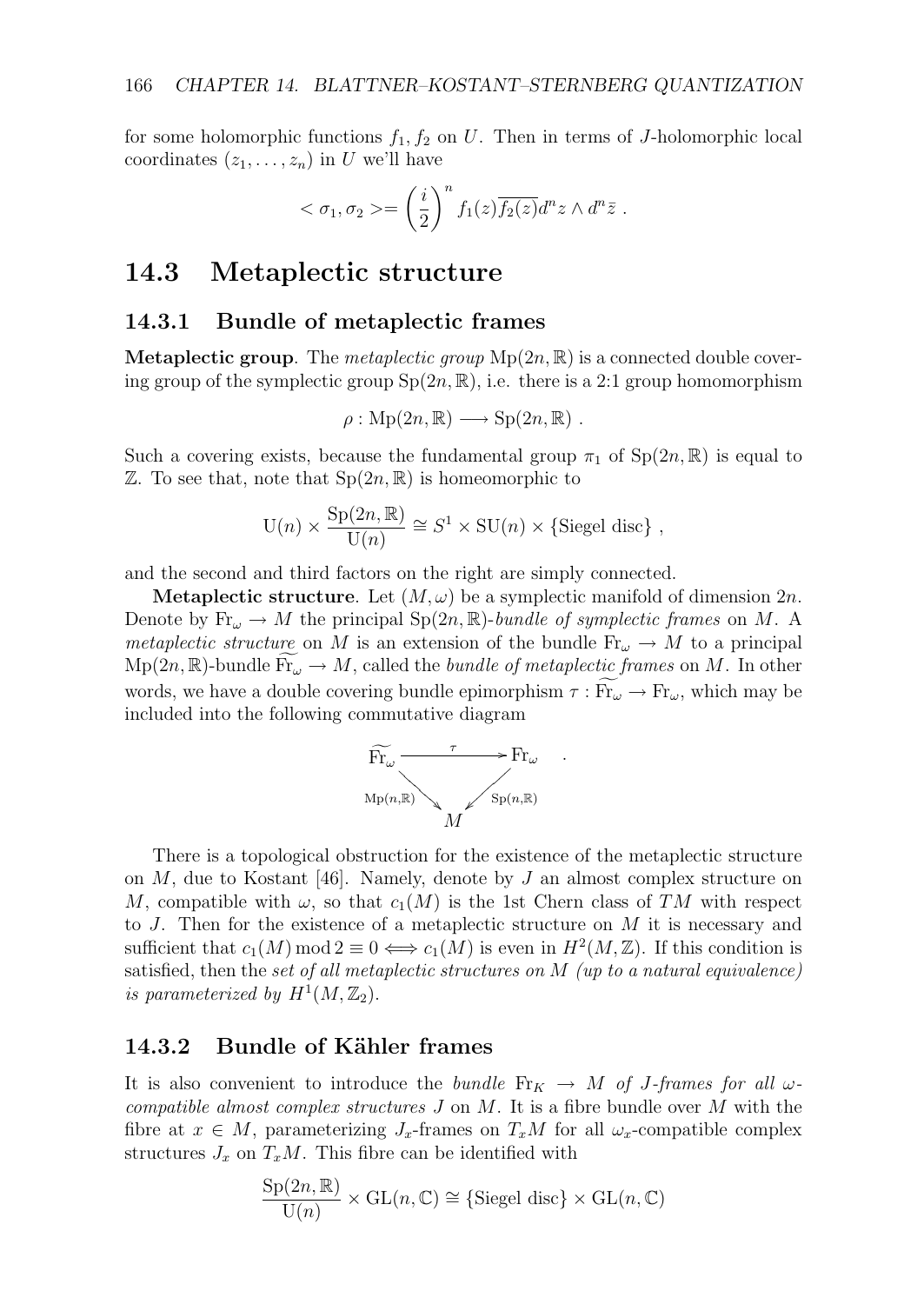in the following way. Given a symplectic frame  $(\xi, \eta) := (\xi_1, \dots, \xi_n; \eta_1, \dots, \eta_n)$  at *x* ∈ *M*, we can write down any *J*-frame  $X = (X_1, \ldots, X_n)$  at *x* uniquely as (cf. [71])

$$
X = \xi U + \eta V ,
$$

where *U*, *V* are complex  $n \times n$ -matrices, such that the rank of  $(2n \times n)$ -matrix  ${}^t(U, V)$ equals *n*,  ${}^tUV = {}^tVU$ , and the matrix  $i(V^*U - U^*V)$  is positive definite. The set of such matrices  ${}^t(U, V)$  can be identified with the set:  $\{\text{Siegel disc}\}\times \text{GL}(n, \mathbb{C}),$  by associating with a matrix  ${}^t(U, V)$  a pair of matrices

$$
W := (U + iV)(U - iV)^{-1}, \quad C := U - iV.
$$
 (14.3)

Then *C* belongs to  $GL(n, \mathbb{C})$  and *W* belongs to the Siegel disc

$$
D := \{ W \in L(n, \mathbb{C}) : {}^{t}W = W, I - W^*W \text{ is positive definite} \} .
$$

The structure group of the bundle  $Fr_K \to M$ , acting on the left, coincides with  $Sp(2n,\mathbb{R})$ . There is also a natural  $GL(n,\mathbb{C})$ -action on  $Fr_K \to M$  from the right, given by the frame change. The bundle  $\text{Fr}_K \rightarrow M$  is associated to the bundle  $Fr_{\omega} \to M$  of symplectic frames by a natural  $Sp(2n,\mathbb{R})$ -action on the fibre.

In a similar way, we introduce the bundle  $\mathrm{Fr}_K \to M$  of all metalinear *J*-frames on *M* for all  $\omega$ -compatible *J*. It is a fibre bundle with the fibre at  $x \in M$ , given by

$$
\frac{\text{Sp}(2n,\mathbb{R})}{\text{U}(n)} \times \text{ML}(n,\mathbb{C}) ,\qquad (14.4)
$$

*,*

and the structure group  $Mp(2n, \mathbb{R})$ , acting by the homomorphism  $\rho : Mp(2n, \mathbb{R}) \rightarrow$  $Sp(2n,\mathbb{R})$  on the first factor. The bundle  $\mathrm{Fr}_K \to M$  is associated to the bundle  $\widetilde{Fr}_{\omega} \to M$  of metaplectic frames by the  $Mp(2n,\mathbb{R})$ -action. There is a commutative diagram



where  $\tau$  is a double covering.

Note that for a fixed  $\omega$ -compatible almost complex structure *J* on *M* the bundle  $Fr_J \to M$  is a subbundle of  $Fr_K \to M$ , invariant under the right  $GL(n, \mathbb{C})$ -action. The bundle  $\overline{\text{Fr}}_J \rightarrow M$  is a  $\text{ML}(n, \mathbb{C})$ -invariant subbundle of  $\overline{\text{Fr}}_K \rightarrow M$ , which coincides with the inverse image of  $\text{Fr}_J \rightarrow M$  under the double covering map  $\tau$ :  $Fr_K \to Fr_K$ . In other words, we can say that a metaplectic structure on *M*, given by the metaplectic frame bundle together with the double covering  $\tau : Fr_\omega \to Fr_\omega$ , induces metalinear structures on all *J*-frame bundles simultaneously.

## **14.4 Blattner–Kostant–Sternberg (BKS) pairing**

**Lemma 5.** *Suppose that*  $J_1, J_2$  *are two*  $\omega$ -compatible almost complex structures on *a symplectic manifold*  $(M, \omega)$ *. Then they are transversal in the sense that* 

$$
T_{J_1}^{1,0} \oplus T_{J_2}^{0,1} = T^{\mathbb{C}}M.
$$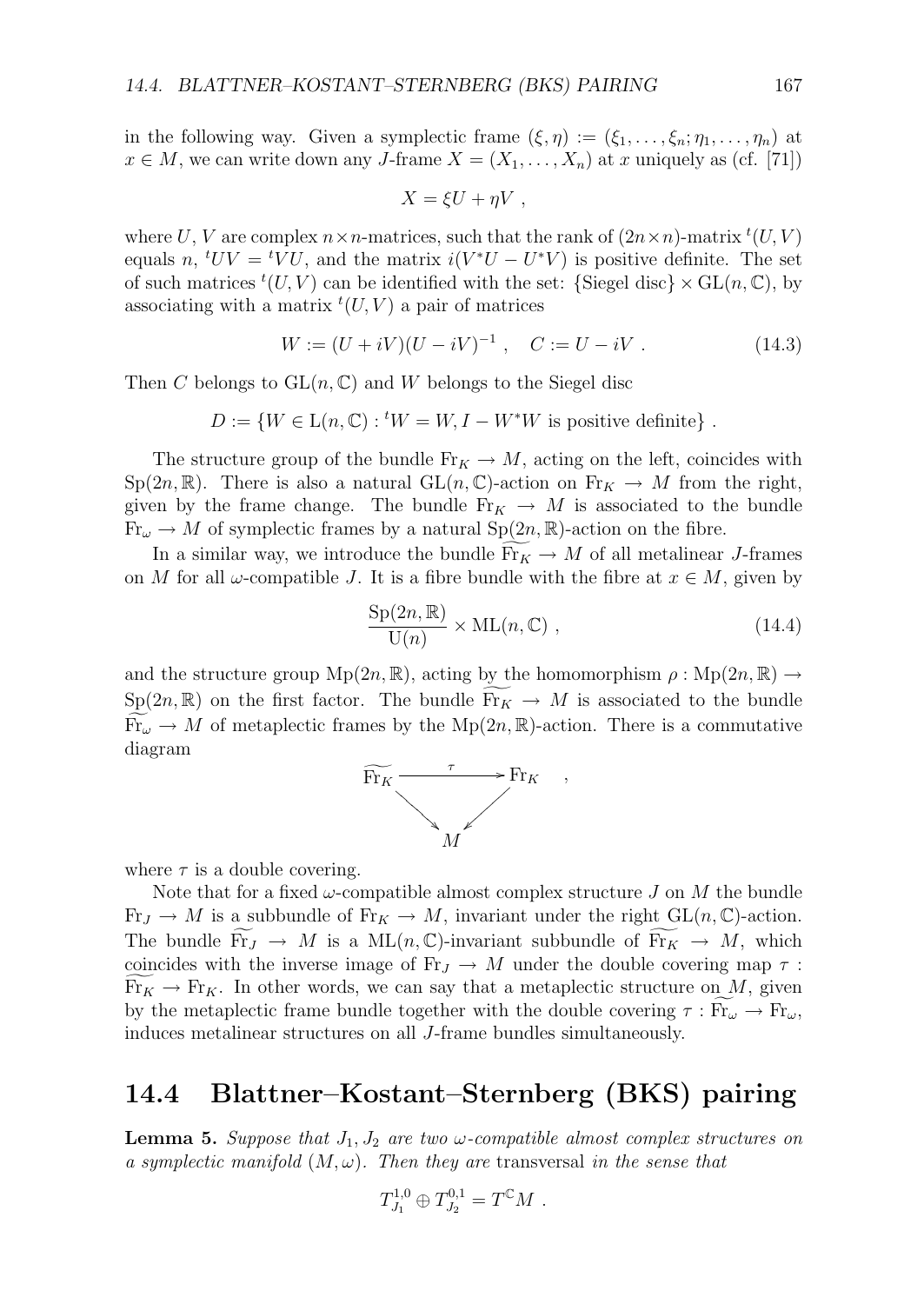*Proof.* Suppose, on the contrary, that there exists a vector  $\xi \neq 0$ , such that

$$
\xi \in T^{1,0}_{J_1,x} \oplus T^{0,1}_{J_2,x}
$$
 for some  $x \in M$ .

Then

$$
0 < \omega(\xi, J_1\xi) = \omega(\xi, i\xi) = i\omega(\xi, \xi) ,
$$

where the inequality on the left is implied by the  $\omega$ -compatibility of  $J_1$  and the first equality is provided by  $\xi \in T^{1,0}_{J_1,x}$ . Similarly,

$$
0 < \omega(\xi, J_2\xi) = \omega(\xi, -i\xi) = -i\omega(\xi, \xi) .
$$

So we have simultaneously the two following relations

$$
i\omega(\xi,\xi) > 0
$$
 and  $-i\omega(\xi,\xi) > 0$ ,

contradicting each other. Hence,  $T_{J_1,x}^{1,0} \cap T_{J_2,x}^{0,1} = \{0\}$  for any  $x \in M$ . By dimension counting we obtain that

$$
T_{J_1,x}^{1,0} \oplus T_{J_2,x}^{0,1} = T_x^{\mathbb{C}} M \text{ for any } x \in M.
$$

Due to the above Lemma 5, we can always choose locally, in a neighborhood *U* of an arbitrary fixed point  $x \in M$ , a *J*<sub>1</sub>-frame  $X_1$  and *J*<sub>2</sub>-frame  $X_2$ , so that

$$
i\omega(X_1^j, \overline{X_2^k}) = \delta_{jk} . \tag{14.5}
$$

Given two sections  $\sigma_1$  of  $L \otimes K_{J_1}^{-1/2}$  and  $\sigma_2$  of  $L \otimes K_{J_2}^{-1/2}$  on *U*, we can write them down in the form

$$
\sigma_1 = \lambda_1 \otimes \nu_1 \; , \quad \sigma_2 = \lambda_2 \otimes \nu_2 \; .
$$

We define a density, similar to that in Subsec. 14.2.2:

$$
\langle \sigma_1, \sigma_2 \rangle := \langle \lambda_1(x), \lambda_2(x) \rangle \tilde{\nu}_1(\tilde{X}_1) \tilde{\nu}_2(\tilde{X}_2) \tag{14.6}
$$

where  $\tilde{X}_1, \tilde{X}_2$  are metalinear lifts of  $X_1, X_2$ , satisfying a metalinear analogue of (14.5). We shall describe this analogue (formula (14.9)) in Rem. 25 below. Now we note only that the definition (14.6) does not depend on the choice of the frames  $X_1, X_2$ , satisfying the normalization condition  $(14.5)$ , and their metaplectic lifts  $X_1, X_2$ , satisfying the metaplectic normalization condition (14.9) below (this fact is proved in [71], Sec.5.1; cf. also [29], Ch.V,Sec.5).

We define the *BKS-pairing* between different Fock spaces of half-forms *F*1*/*2(*M, J*1) and  $F_{1/2}(M, J_2)$  by the formula

$$
(\sigma_1, \sigma_2)_{12} := \int_M < \sigma_1, \sigma_2 > . \tag{14.7}
$$

Suppose now that our almost complex structures  $J_1$  and  $J_2$  are integrable. Then locally, in a neighborhood *U* of a point  $x \in M$ , we can write down an explicit formula for the integrand in the above formula. For that we fix a  $J_1$ -frame  $X_1$  and a  $J_2$ -frame  $X_2$  in *U*, satisfying the normalization condition  $(14.5)$ , and their metaplectic lifts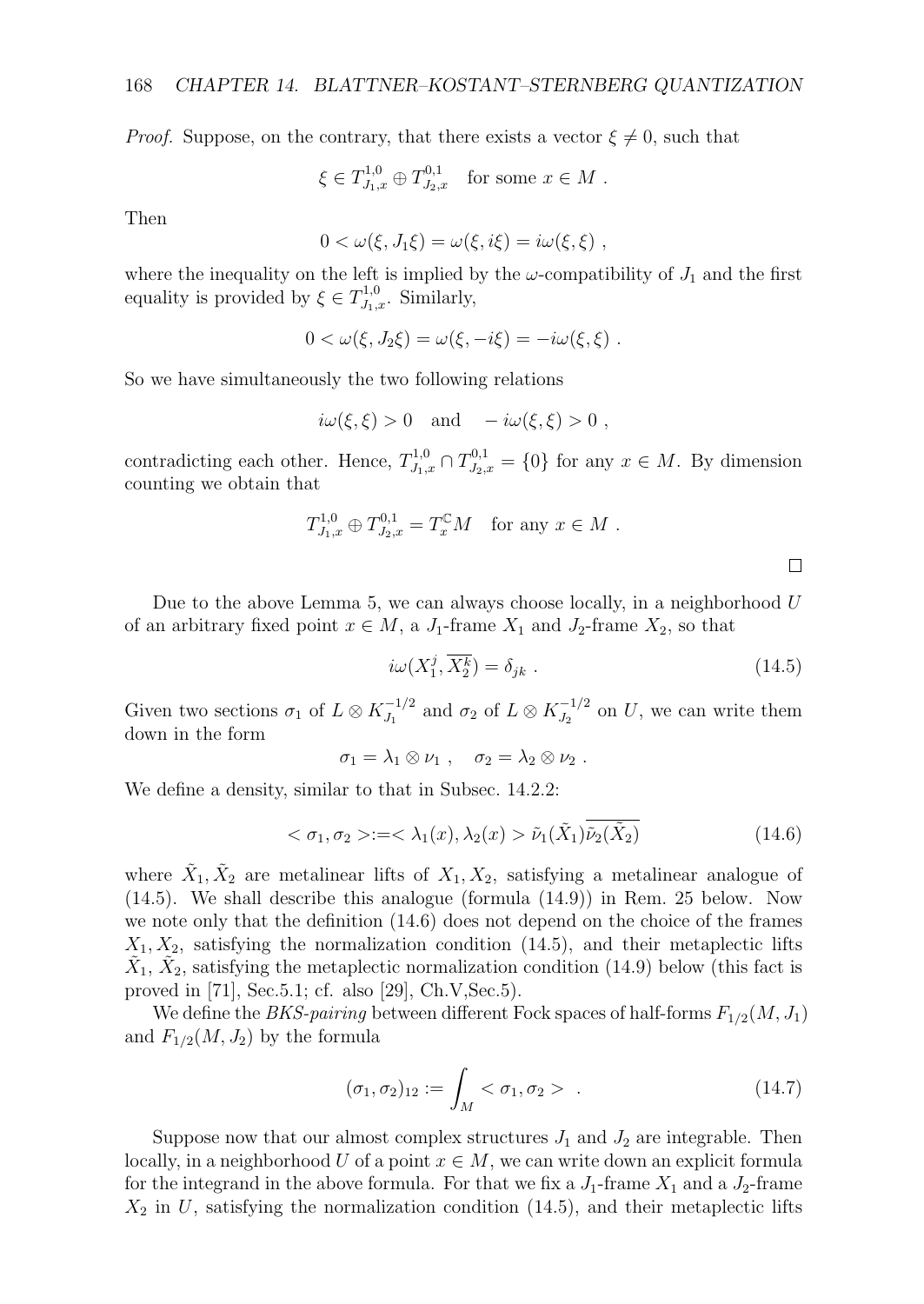$\tilde{X}_1, \tilde{X}_2$ , satisfying the metaplectic normalization condition (14.9), and choose local trivializing holomorphic sections  $\lambda_0$  of *L*,  $\nu_1$  of  $K_{J_1}^{-1/2}$  and  $\nu_2$  of  $K_{J_2}^{-1/2}$ , subject to the conditions

$$
\langle \lambda_0, \lambda_0 \rangle \equiv 1 \;, \quad \tilde{\nu}_1(\tilde{X}_1) \equiv 1 \;, \quad \tilde{\nu}_2(\tilde{X}_2) \equiv 1
$$

in *U*. Then holomorphic sections  $\sigma_1$  of  $L \otimes K_{J_1}^{-1/2}$  and  $\sigma_2$  of  $L \otimes K_{J_2}^{-1/2}$  over *U* will be written as

$$
\sigma_1 = f_1 \cdot \lambda_0 \otimes \nu_1 \; , \quad \sigma_2 = f_2 \cdot \lambda_0 \otimes \nu_2 \; ,
$$

where  $f_1$  is a  $J_1$ -holomorphic function on  $U$ , and  $f_2$  is a  $J_2$ -holomorphic function on *U*. Since  $J_1$  and  $J_2$  are transversal, we can find local  $J_1$ -holomorphic coordinates  $(z_1, \ldots, z_n)$  and *J*<sub>2</sub>-holomorphic coordinates  $(w_1, \ldots, w_n)$  in *U*, such that  $(\partial/\partial z_1,\ldots,\partial/\partial z_n;\partial/\partial \bar{w}_1,\ldots,\partial/\partial \bar{w}_n)$  form a local basis of  $T^{\mathbb{C}}M$  over *M*. Then

$$
<\sigma_1, \sigma_2> = \left(\frac{i}{2}\right)^n f_1(z) \overline{f_2(w)} d^n z \wedge d^n \overline{w} .
$$

*Remark* 25 ([71])*.* To describe the metaplectic analogue of (14.5), suppose that our frames  $X_1$  and  $X_2$  are written in terms of a single symplectic frame  $(\xi, \eta) :=$ (*ξ*1*, . . . , ξn*; *η*1*, . . . , ηn*), as in Subsec. 14.3.1:

$$
X_1 = \xi U_1 + \eta V_1 , \quad X_2 = \xi U_2 + \eta V_2 .
$$

Then Eq. (14.5) can be written in the form

$$
V_2^*U_1 - U_2^*V_1 = -iI \ .
$$

In terms of the matrices

$$
W_j = (U_j + iV_j)(U_j - iV_j)^{-1} , \quad C_j := U_j - iV_j , \quad j = 1, 2 ,
$$

this condition means that

$$
I - W_2^* W_1 = 2(C_2^*)^{-1} C_1^{-1} . \tag{14.8}
$$

Note that  $Z := W_2^* W_1$  belongs to the matrix disc

$$
\tilde{D} := \{ Z \in L(n, \mathbb{C}) : I - Z^* Z \text{ is positive definite} \} .
$$

Consider the map  $\tilde{D} \to GL(n,\mathbb{C})$ , given by  $Z \mapsto I - Z$ . Since  $\tilde{D}$  is contractible (moreover, convex), this map can be uniquely extended to a map  $Z \mapsto I - Z$ , sending  $\ddot{D}$  to  $\text{ML}(n, \mathbb{C})$  and taking the value  $\ddot{I}$  at  $Z = 0$  (where we denote by  $\ddot{I}$ the unit element in  $ML(n, \mathbb{C})$ . Suppose that the metalinear lifts  $\hat{X}_1, \hat{X}_2$  of our frames  $X_1, X_2$  are described, according to (14.4), by pairs  $(W_1, \tilde{C}_1)$ ,  $(W_2, \tilde{C}_2)$ , where  $W_j \in D$ ,  $C_j \in ML(n, \mathbb{C})$  for  $j = 1, 2$ . Then the metalinear analogue of (14.5) has the form

$$
I - \widetilde{W_2^*} W_1 = 2(\tilde{C}_2^*)^{-1} \tilde{C}_1^{-1} . \tag{14.9}
$$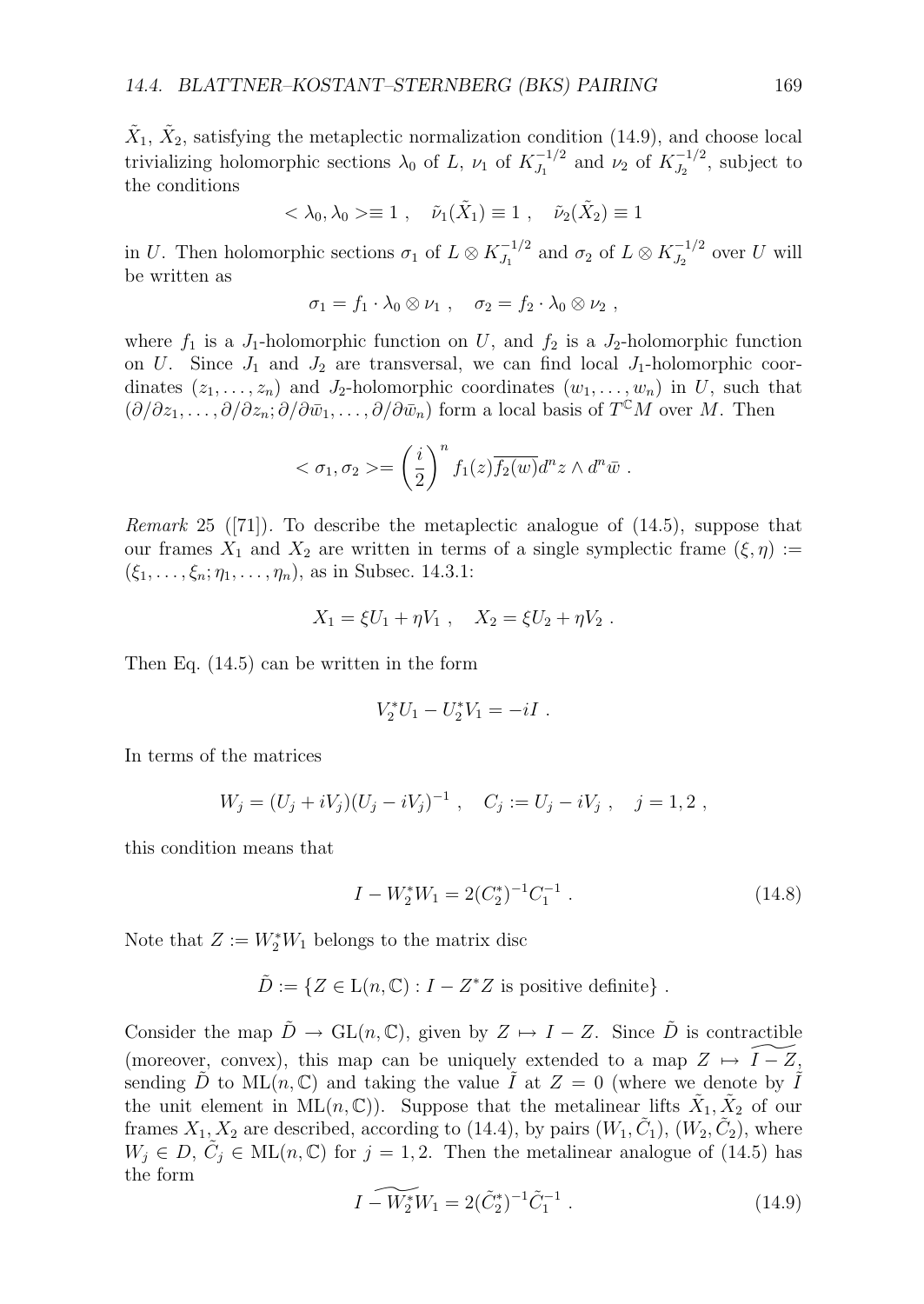## **14.5 Blattner–Kostant–Sternberg (BKS) quantization**

## $14.5.1$  Lifting the  $\varphi_f^\textit{t}\text{-action}$

Let  $(M, \omega, J)$  be a Kähler manifold, and  $f \in C^{\infty}(M, \mathbb{R})$  is an observable on M, for which the Hamiltonian vector field  $X_f$  is complete, i.e. the 1-parameter flow  $\varphi_f^t = \exp(2\pi i t X_f)$ , generated by  $X_f$ , is defined for all  $t \in \mathbb{R}$ . Hence,  $\{\varphi_f^t\}$  is a 1-parameter group of symplectomorphisms of *M*. The flow  $\varphi_f^t$  generates a natural flow on the space of  $\omega$ -compatible complex structures on  $M$ , given by

$$
J\longmapsto J_f^t:=\varphi_{f,\star}^t\circ J\circ \varphi_{f,\star}^{-t}\ ,
$$

and a natural flow, denoted by the same letter  $\varphi_f^t$ , on the bundle  $\text{Fr}_K \to M$  of all *J*-frames on *M*.

By the covering homotopy property, this flow can be lifted to a 1-parameter flow  $\tilde{\varphi}^t_f$  on the bundle  $\text{Fr}_K \to M$  of all metalinear *J*-frames on *M*, yielding a 1-parameter  $f_{\text{out}}$  of bundle isomorphisms flow of bundle isomorphisms

$$
\tilde{\varphi}_f^t : \widetilde{\text{Fr}}_J \longrightarrow \widetilde{\text{Fr}}_{J_f^t} .
$$

We are going to define an extension of the  $\varphi_f^t$ -flow to the Fock spaces of halfforms, denoted by

$$
\mathcal{H}_t \equiv \mathcal{H}_f^t := F_{1/2}(M, J_f^t) \ .
$$

 $\varphi_f^t$ -action on  $K_J^{-1/2}$ . Define first a  $\varphi_f^t$ -action on the bundle  $K^{-1/2}$  over the space of *ω*-compatible complex structures on *M*. Let *v* be a section of  $K_J^{-1/2}$ , identified with the function  $\tilde{\nu}$  on the bundle  $\widetilde{\text{Fr}}_J$ . Denote by  $\varphi_f^t \nu$  a section of  $K_t^{-1/2} \equiv K_{J_f^t}^{-1/2}$ , identified with the function  $\varphi_f^t$ , defined by

$$
\widetilde{\varphi_f^t \nu}(\tilde{X}) = \tilde{\nu}(\tilde{\varphi}_f^{-t} \tilde{X})
$$

for any metalinear frame  $\tilde{X} \in \widetilde{\text{Fr}_t} \equiv \widetilde{\text{Fr}_{J_f^t}}$ .

 $\varphi_f^t$ -action on sections of *L*. By Rem. 22, the  $\varphi_f^t$ -flow on *M* can be lifted to a  $\varphi_f^t$ -flow on sections of *L*. More precisely, the generator of the  $\varphi_f^t$ -action on *L* 

$$
\mathcal{P}_f(\lambda) := i \frac{d}{dt} \left. \left( \varphi_f^t \lambda \right) \right|_{t=0}
$$

is equal to

$$
\mathcal{P}_f(\lambda) = r_{\text{KS}}(f)(\lambda) = f\lambda - i\nabla_{X_f}\lambda.
$$

 $\varphi_f^t$ -action on the Fock space of half-forms. Recall (cf. Subsec. 14.2.2) that the Fock space of half-forms  $H$  is defined as

$$
\mathcal{H}=F_{1/2}(M,J)\ .
$$

Suppose that an element  $\sigma$  of  $\mathcal H$  is written in the form

$$
\sigma = \lambda \otimes \nu ,
$$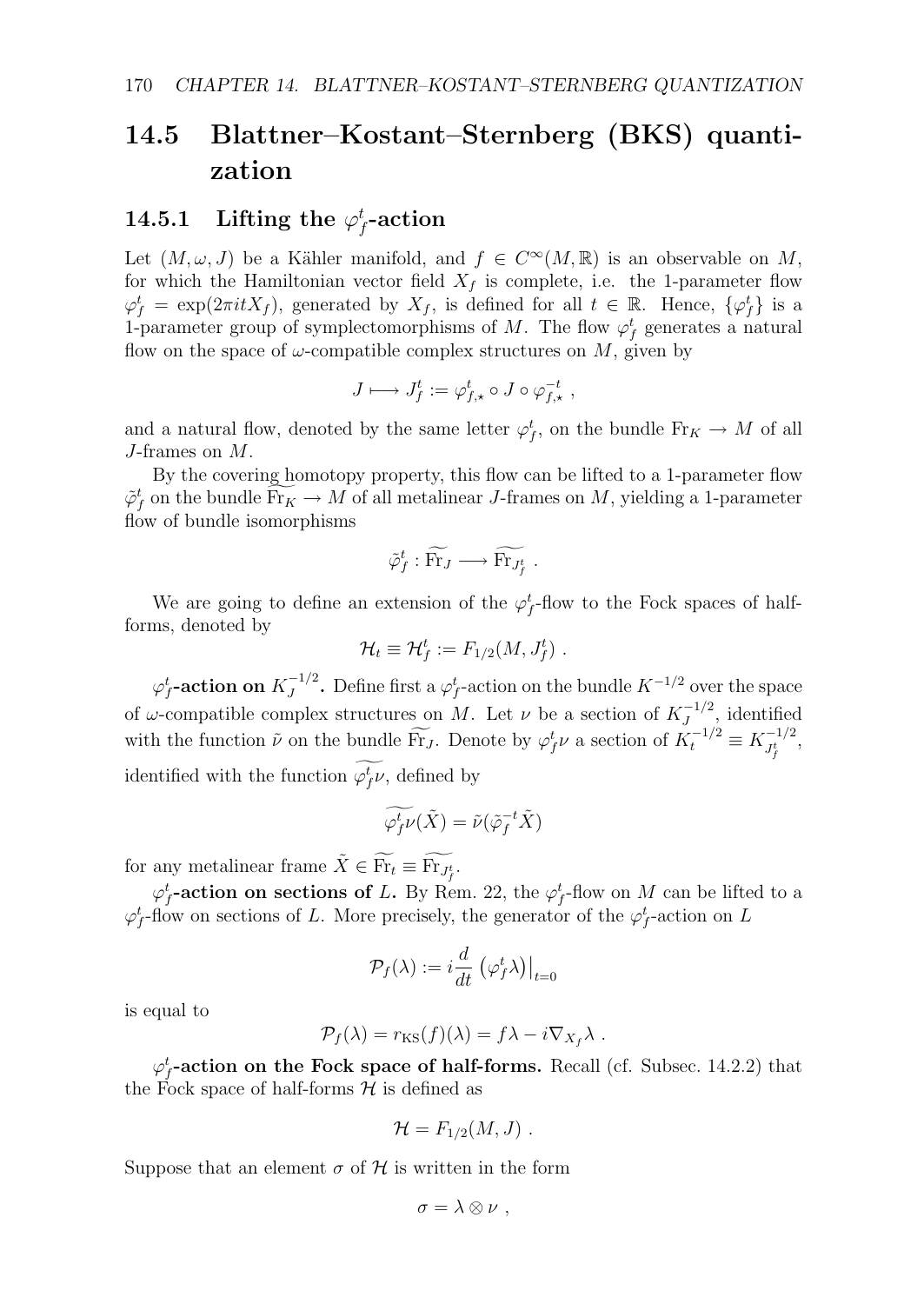where  $\lambda \in \mathcal{O}(M, L)$ ,  $\nu \in \mathcal{O}(M, K_J^{-1/2})$ . Then by definition

$$
\varphi_f^t \sigma := \varphi_f^t \lambda \otimes \varphi_f^t \nu \; .
$$

By linearity and continuity this definition extends to arbitrary sections in  $H$ , so we obtain a Hilbert space isomorphism

$$
\varphi_f^t: \mathcal{H} \longrightarrow \mathcal{H}_t
$$

with the inverse map, given by  $\varphi_f^{-t}$ . It may be shown (cf. [71]) that  $\varphi_f^t : \mathcal{H} \to \mathcal{H}_t$  is unitary.

### **14.5.2 Quantization of quantizable observables**

Let f be an observable on M with a complete Hamiltonian vector field  $X_f$ . Suppose first that *f* is *quantizable*, i.e. the associated flow  $\varphi_{f,\star}^t$  preserves the complex structure *J*, i.e.  $\varphi_f^t$  is a *J*-holomorphic map. Otherwise speaking, *f* is quantizable iff  $[X_f, T^{0,1}_J M] \subset T^{0,1}_J M$ . The quantizable observables form a subalgebra of the Lie algebra *A* of all observables. If *f* is quantizable, then the  $\varphi_f^t$ -flow preserves  $\mathcal{H}$ , i.e. we have a 1-parameter group of unitary operators  $\varphi_f^t : \mathcal{H} \to \mathcal{H}$ , and we can define the *quantized observable*  $Q_f$  by

$$
\mathcal{Q}_f(\sigma) := i \frac{d}{dt} \left( \varphi_f^t \sigma \right) \big|_{t=0} \tag{14.10}
$$

for any  $\sigma \in \mathcal{H}$ .

We can describe the operator  $\mathcal{Q}_f$  in a more explicit way as follows. Define a *partial Lie derivative*  $L_{\xi}$  of half-forms along vector fields  $\xi$  on  $M$ , preserving  $J$ , i.e.  $[\xi, T^{0,1}_{J}M] \subset T^{0,1}_{J}M$ . Namely, for any half-form *ν*, identified with the function  $\tilde{\nu}$  on the bundle Fr<sub>*J*</sub>, we identify  $L_{\xi}$ *ν* with the function  $L_{\xi}$ *ν*, given by the formula

$$
\widetilde{L_{\xi}\nu}(\tilde{X})|_{x} \equiv (L_{\xi}\tilde{\nu})(\tilde{X})|_{x} = \frac{d}{dt} \left|_{t=0} \left( \tilde{\nu}(\tilde{\varphi}_{f}^{t}\tilde{X})|_{\varphi_{f}^{t}x} \right) \right|
$$

for any metalinear *J*-frame  $\tilde{X}$ . In other words, the  $L_{\xi}$ -derivative of the function  $\tilde{\nu}$ , evaluated on a metalinear *J*-frame  $\tilde{X}$  at a point *x*, is equal to the  $\frac{d}{dt}$ -derivative at *t* = 0 of the function  $\tilde{\nu}$ , evaluated on the metalinear *J*-frame  $\tilde{\varphi}_f^t \tilde{X}$  at the point  $\varphi_f^t x$ .

The derivative  $L_{\xi}$  has the properties of the Lie derivative, but it can be taken only along the vector fields  $\xi$ , preserving *J*. The operator  $\mathcal{Q}_f$  can be written in terms of partial Lie derivative as

$$
\mathcal{Q}_f(\lambda \otimes \nu) = (-i\nabla_{X_f} \lambda + f\lambda) \otimes \nu - i\lambda \otimes L_{X_f} \nu.
$$

Locally, we can compute the second term on the right as follows. Denote by  $X =$  $(X^1, \ldots, X^n)$  a local *J*-frame on an open set *U*, consisting of Hamiltonian  $(0, 1)$ vector fields  $X^j$ . Then

$$
[X_f, X^j](x) = \sum_{k=1}^n a_k^j(x)X^k
$$